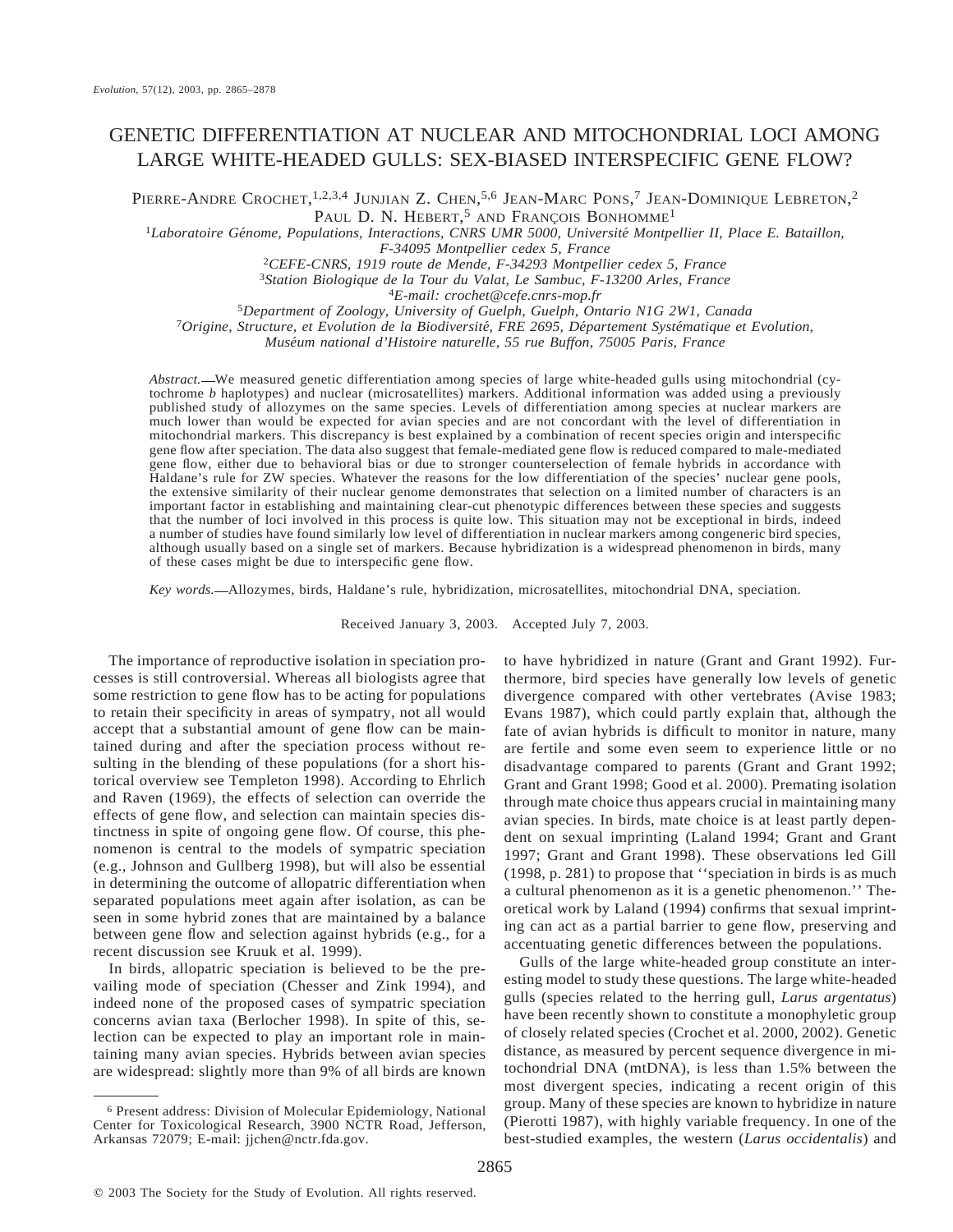glaucous-winged gulls (*L. glaucescens*) form a wide hybrid zone, in the center of which hybrids can outnumber parental species (Bell 1996). This is an extreme case, though, and most sympatric large gull species hybridize only occasionally. Experimental cross-fostering manipulations have demonstrated the importance of imprinting for mate choice in the sympatric *L. argentatus* and *L. fuscus* (lesser black-backed gull): gulls reared by adults of the other species were much more likely to form interspecific pair bonds as adults (Harris 1970), some of them producing hybrids that reached adulthood (Harris et al. 1978).

Snell (1991) examined allele frequencies at eight polymorphic enzymatic loci (of 34 assayed, 26 being monomorphic) in six undisputed species of large white-headed gulls, including many sympatric species pairs. His results showed that among-species differentiation accounted for a very limited part of the genetic structuring observed. The overall  $F_{ST}$ value among all populations (0.108) was mainly due to geographical structuring, with diversity among taxa accounting for only 2.3% of the total genic variability. Nei's (1978) genetic distances were extremely low (0.000–0.009) in the study, with zero values observed both between conspecific and nonconspecific populations. These results are consistent with the hypothesis of an imperfect reproductive isolation between large white-headed gulls species, with ongoing interspecific gene flow counteracting the effect of genetic drift. However, two other nonexclusive hypotheses could similarly explain these observations: (1) very recent origin of the species, too recent for allele frequencies to diverge much; and (2) balancing selection maintaining similar allele frequencies in all populations.

To examine these different hypotheses, we employed mitochondrial (cytochrome *b* gene) and nuclear (microsatellites) DNA markers to evaluate genetic differentiation between five of the six species analyzed by Snell (1991). If the lack of differentiation detected with enzymatic markers result from selective constraints on the allozymes, DNA markers should result in stronger genetic differentiation between species. If, on the contrary, demographic or historic factors (gene flow, recent common ancestry) are responsible for the pattern observed with allozymes, nuclear DNA markers, mitochondrial DNA markers, and allozymes should provide concordant results.

# MATERIALS AND METHODS

# *Species Studied: Samples Origin and Information Collected*

Snell's (1991) work was based on samples of the following large white-headed gull species: *L. hyperboreus*, *L. glaucoides*, *L. argentatus* (European and North American birds), *L. fuscus*, *L. marinus*, and *L. cachinnans* (western Mediterranean populations).

Systematics and evolution of these gulls are still largely unsettled, and the systematic hypotheses of del Hoyo et al. (1996) or Sibley and Monroe (1990) have been recently challenged. Concerning the populations analyzed by Snell (1991), new results (reviewed in Crochet et al. 2002) suggest that the North American form *smithsonianus* (species *L. argentatus*, locality 6 and 7 in Snell 1991) is not closely related to *L. argentatus* and more likely represents a valid species, while the populations referred by Snell to *Larus cachinnans* belong to the western Mediterranean taxon *michahellis*, which also constitutes a valid species, *L. michahellis*.

For the present study, we treat *L. hyperboreus*, *L. argentatus*, *L. fuscus*, *L. smithsonianus*, and *L. michahellis* as valid biological species, even if the proposed status for the North American *smithsonianus* must be considered tentative. These five species and *L. marinus* were all included in our analysis. We thus analyzed the same species as Snell (1991), except *L. glaucoides*, for which we could not get enough samples. Most samples were of breeding adults or nonflying chicks sampled on breeding colonies, but some were birds caught at refuse tips. There is usually no voucher specimen for the samples.

A 280-bp fragment of the cytochrome *b* gene was amplified in nine to 50 specimens of all species included in the analyses. In addition, specimens of *L. argentatus*, *L. smithsonianus*, *L. michahellis*, and *L. fuscus* have been typed for allelic length variation at five microsatellite loci. Collecting localities and size of the samples typed for each marker are given in Table 1.

# *DNA Extraction, Amplification, and Typing for Mitochondrial DNA and Microsatellite Variation*

Samples consisted of muscle in ethanol, dried or ethanol preserved feather bases, or blood in buffer or in ethanol. DNA from muscles and feather bases was extracted by complete digestion in 5% Chelex 100 (BioRad, Hercules, CA) with 20  $\mu$ l of proteinase K, followed by boiling for 10 min. Extractions from blood and dried wings were performed using QIAamp tissue extraction kit (Qiagen, Valencia, CA) following the supplier's procedure.

A short ( $\sim$ 300-bp) segment of the cytochrome *b* gene was amplified and sequenced from a large number of individuals. Additional sequences from the control region (a 600-bp segment including parts of domain II and domain III; see Crochet and Desmarais 2000; Crochet et al. 2002) and cytochrome *b* (see Results) gene were obtained for most short cytochrome *b* haplotypes to improve estimation of phylogenetic relationships among the short cytochrome *b* haplotypes. The amplification primers and protocols for the short cytochrome *b* segment and the control region segment have been published previously (Crochet et al. 2000). Sequences have been deposited in the GenBank database (for accession numbers see Fig. 1; Crochet and Desmarais 2000; Crochet et al. 2002). For the additional cytochrome *b* sequences, amplification and sequencing primers were L14967 (5'-CAT CCA ACA TCT CTG CTT GAT GAAA-3') and H15938 (5'-ATG AAG GGA TGT TCT ACT GGT TG-3'). L refers to light strands and H refers to heavy strands, and the numbers refer to the position of the 3' nucleotide of the primer on the white leghorn chicken (*Gallus gallus*) mtDNA sequence (Desjardins and Morais 1990).

The five microsatellite loci (*HG 14, HG18, HG25, HG27*, and *HG16*) have been developed for the North American *L. smithsonianus* by one of us (J. Z. Chen). Primer sequences, amplification temperature, and the number and length of the observed alleles are given in Table 2. The polymerase chain reaction was performed in a 10- $\mu$ l reaction containing 1 $\times$ amplification buffer, 1 unit of *Taq* DNA polymerase, 2.5 mM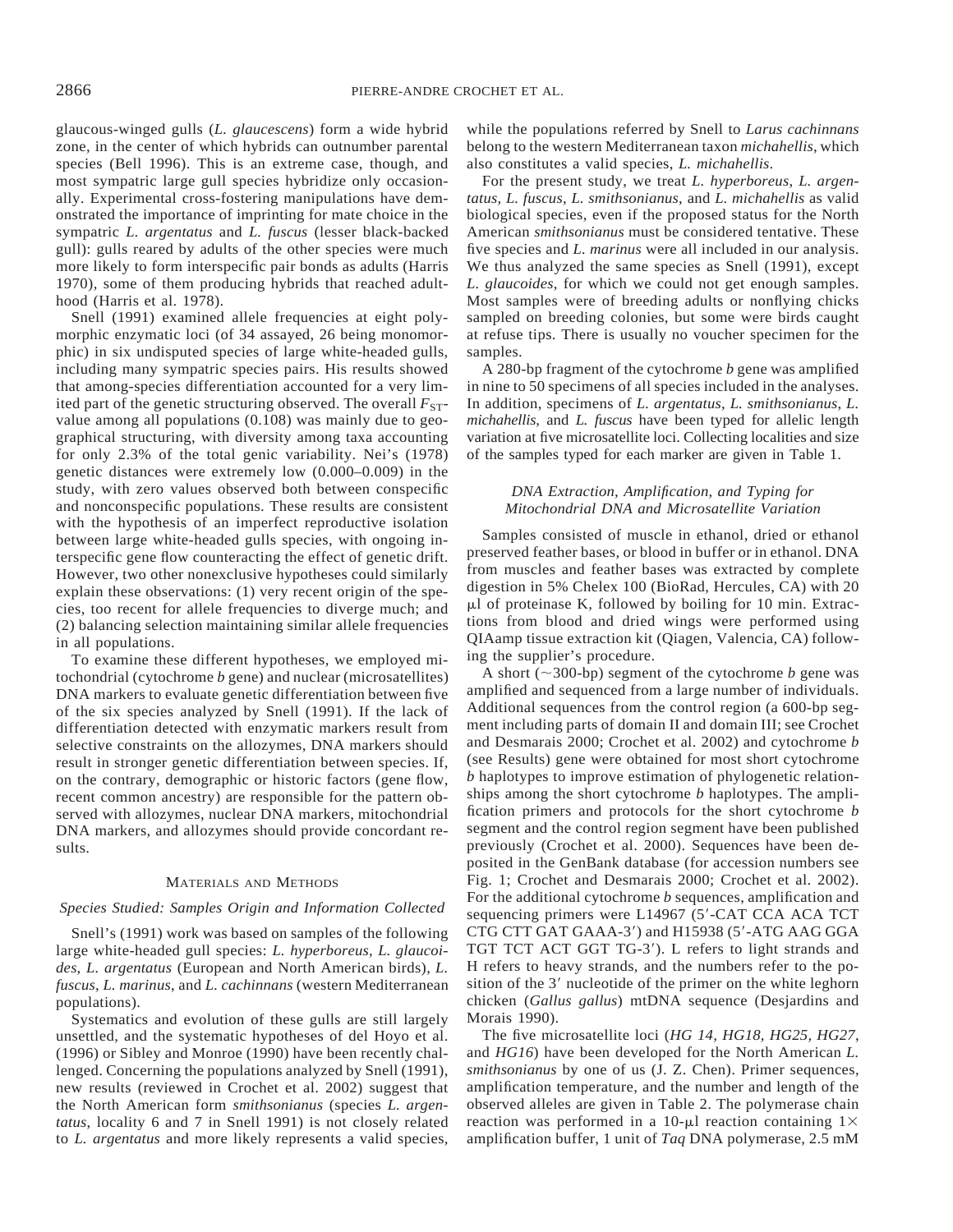TABLE 1. Sample size per locality and per locus for microsatellites (*HG27, HG14, HG18, HG25*, and *HG16*) and cytochrome *b* haplotypes (mitochondrial DNA). Names of most collectors are given in Crochet et al. (2002). Additional specimens were collected by J.-M. Pons, B. Cadiou (SEPNB Bretagne vivante), A. Bermejo, and J. Cortes.

| Species<br>Locality number in Fig. 2/locality/tissue type               | H27              | H14              | H18              | H25              | H16              | mtDNA          |
|-------------------------------------------------------------------------|------------------|------------------|------------------|------------------|------------------|----------------|
| argentatus                                                              | 34               | 34               | 36               | 32               | 23               | 52             |
| 1/Béniguet Island, Brittany, France/feathers                            | 16               | 16               | 18               | 14               | 6                | 34             |
| 2/Turku, Finland/feathers                                               | 10               | 10               | 10               | 10               | 9                | 10             |
| 3/Hornoya Island, Vardø, Finnmark, Norway/blood                         | 8                | 8                | 8                | 8                | 8                | 8              |
| fuscus                                                                  | 31               | 36               | 37               | 24               | 23               | 49             |
| 1/Béniguet Island, Brittany, France/feathers                            | 12               | 13               | 14               | 8                | 6                | 25             |
| 4/Great Saltee Lake, Ireland/blood                                      | 5                | 6                | 6                | 3                | $\overline{4}$   | 6              |
| 5/Kuopio, Tuusniemi, Outokumpu, Kontiolahti, Vaasa, Oravainen, Kokkola, |                  |                  |                  |                  |                  |                |
| all Finland/blood                                                       | 14               | 17               | 17               | 13               | 13               | 18             |
| michahellis                                                             | 50               | 50               | 50               | 48               | 50               | 78             |
| 6/Camargue, France/muscle                                               | 10               | 10               | 10               | 10               | 10               | 6              |
| 7/Essaouira, Morocco/embryos                                            | 10               | 10               | 10               | 10               | 10               | 10             |
| 8/Isla de Ons, Pontevedra, Spain/blood                                  | 10               | 10               | 10               | 10               | 10               | 6              |
| 9/Berlenga islands, Portugal/muscle                                     | 10               | 10               | 10               | 8                | 10               | 13             |
| 10/Casa di Colmata, Mira, N Adriatic Sea, Italia/blood                  | 10               | 10               | 10               | 10               | 10               | $\overline{4}$ |
| 11/San Sebastian, Spain/blood                                           | $\theta$         | $\overline{0}$   | $\overline{0}$   | $\theta$         | $\theta$         | 20             |
| 12/Selvagem islands, Portugal/blood                                     | $\overline{0}$   | $\theta$         | $\theta$         | $\theta$         | $\theta$         | 1              |
| 13/Gibraltar/blood                                                      | $\overline{0}$   | $\mathbf{0}$     | $\boldsymbol{0}$ | $\boldsymbol{0}$ | $\mathbf{0}$     | 8              |
| 14/Isla de Vionta, A Coruña, Spain/blood                                | $\overline{0}$   | $\mathbf{0}$     | $\boldsymbol{0}$ | $\boldsymbol{0}$ | $\overline{0}$   | 10             |
| marinus                                                                 | 8                | 8                | 8                | 6                | $\bf{0}$         | 18             |
| 15/coast near Uppsala, Sweden/muscle                                    | $\theta$         | $\theta$         | $\overline{0}$   | $\theta$         | $\overline{0}$   | 1              |
| 2/Turku, Finland/feathers                                               |                  |                  | $\mathbf{1}$     | 1                | $\overline{0}$   | 7              |
| 3/Hornoya Island, Vardø, Finnmark, Norway/blood                         | $\overline{2}$   | $\mathfrak{2}$   | $\overline{2}$   | $\mathbf{1}$     | $\overline{0}$   | 2              |
| 16/Helgoland Island, Germany/blood                                      | 1                | 1                | $\mathbf{1}$     | 1                | $\overline{0}$   | 1              |
| 1/Béniguet Island, Brittany, France/feathers                            | $\overline{c}$   | $\overline{c}$   | $\sqrt{2}$       | $\sqrt{2}$       | $\overline{0}$   | 5              |
| 18/off Oregon Inlet, North Carolina, USA/muscle                         |                  | $\mathbf{1}$     | $\mathbf{1}$     | $\mathbf{1}$     | $\boldsymbol{0}$ |                |
| 19/Hamilton, Lake Ontario, Canada/feathers                              | $\mathbf{1}$     | $\mathbf{1}$     | $\mathbf{1}$     | $\boldsymbol{0}$ | $\theta$         | 1              |
| smithsonianus                                                           | $\boldsymbol{9}$ | $\boldsymbol{9}$ | $\boldsymbol{9}$ | $\boldsymbol{9}$ | $\boldsymbol{9}$ | 9              |
| 20/Manitoba, Canada/blood                                               |                  |                  |                  |                  |                  |                |
| hyperboreus                                                             | $\bf{0}$         | $\bf{0}$         | $\bf{0}$         | $\bf{0}$         | $\bf{0}$         | 12             |
| 21/Taimyr, Russia/muscle                                                | $\boldsymbol{0}$ | $\mathbf{0}$     | $\mathbf{0}$     | $\mathbf{0}$     | $\mathbf{0}$     | $\mathbf{2}$   |
| 22/Coats Island, NW Territory, Canada/blood                             | $\Omega$         | $\Omega$         | $\Omega$         | $\Omega$         | $\Omega$         | 10             |

 $MgCl<sub>2</sub>$ , 0.2 mM of each dNTP, 0.5  $\mu$ M of forward primer, and 0.03  $\mu$ M of  $\gamma^{32}P$ -ATP labeled reverse primer. The products were resolved on denaturing polyacrylamide gels, exposed for 12–220 h.

# *Data Analyses*

Genetic differentiation between the populations (here the species) was evaluated using an  $F_{ST}$  approach for both the cytochrome *b* and microsatellites data.  $F_{ST}$ -values were estimated by the parameter  $\theta$  (Weir and Cockerham 1984) using the Genetix 4.01 software (Belkhir et al. 2000, available at http://www.univ-montp2.fr/ $\sim$ genetix/genetix.htm). The significance of the  $\theta$ -values was evaluated by comparing the observed values to the distribution of the values obtained from 1000 random permutations of the individuals between populations. The same method was used to test the significance of the  $F_{IS}$ -values, permuting this time alleles inside samples. Confidence intervals of  $\theta$ -values were calculated using a bootstrap procedure over loci (1000 replications) using software TFPGA (Miller 2000, available at http:// bioweb.usu.edu/mpmbio/tfpga.htm). Measures of population diversity (unbiased expected heterozygosity, mean number of alleles per locus) were computed using Genetix.

Another measure of population differentiation,  $R_{ST}$ , has been designed specifically for microsatellite data and is based not only on differences in allele frequencies but also in the number of repeat between alleles (Slatkin 1995). Gaggiotti et al. (1999) showed that, for a small number of scored loci and moderate sample size (50 or fewer),  $F_{ST}$  actually results in better estimates of gene flow than  $R_{ST}$ . We decided to use  $F_{ST}$  in this study because we only scored five microsatellite loci and most of our samples contained fewer than 50 individuals.

The cytochrome *b* data consists of haploid data that are treated by the Genetix software as diploid genotypes, which introduces a small bias in  $\theta$ -values that was corrected by a factor of  $(2n - 1)/(2n - 2)$ , where *n* is the total number of individuals treated (Belkhir et al. 2000). Methods based on  $F_{ST}$  make use of differences in allele frequencies only. When applied to the mitochondrial DNA sequence data, they only take into account the differences in haplotype frequencies between populations, not the phylogenetic relationships among the haplotypes. Other methods are available to take account of this information, such as analysis of molecular variance (AMOVA, Excoffier et al. 1992). We also performed AMOVA using the program Arlequin (Schneider et al. 1997), but the results were not qualitatively different from those based on  $F_{ST}$  and will not be detailed here.

We reanalyzed the allozyme data of Snell (1991), using the same methods as above, for the species that we had sampled also (i.e., excluding *L. glaucoides*). The original data consisted of allelic frequency and sample sizes for eight en-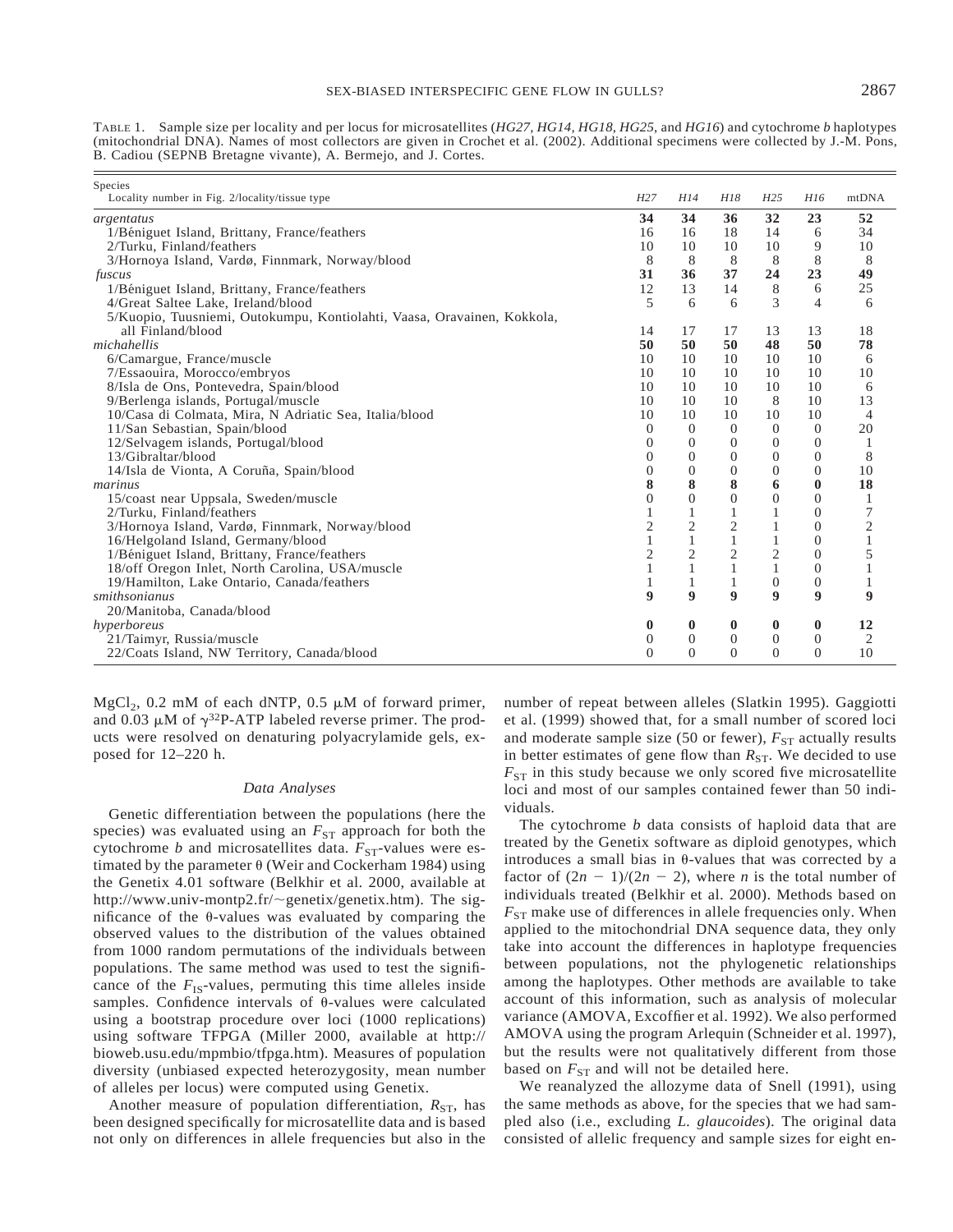# 2868 PIERRE-ANDRE CROCHET ET AL.

|                  |  |  | 1 1111111112 2222222223 3333333334 4444444445 5555555556 6666666667 7777777778          |                     |                          |
|------------------|--|--|-----------------------------------------------------------------------------------------|---------------------|--------------------------|
|                  |  |  | 1234567890 1234567890 1234567890 1234567890 1234567890 1234567890 1234567890 1234567890 |                     |                          |
| MIC              |  |  | CATTTGCCTA CTAACACAAA TCCTAACAGG ACTCCTGCTA GCTATGCATT ACACTGCAGA CACAACCCTA GCCTTCTCAT |                     |                          |
| MAR              |  |  |                                                                                         |                     |                          |
| <b>ARG</b>       |  |  |                                                                                         |                     |                          |
| 70               |  |  |                                                                                         |                     |                          |
|                  |  |  |                                                                                         |                     |                          |
| 20               |  |  |                                                                                         |                     |                          |
|                  |  |  |                                                                                         |                     |                          |
| FUS              |  |  |                                                                                         |                     |                          |
| SMI              |  |  |                                                                                         |                     |                          |
| HY P             |  |  |                                                                                         |                     |                          |
| MIC <sub>2</sub> |  |  |                                                                                         |                     |                          |
| MAR <sub>2</sub> |  |  |                                                                                         |                     |                          |
|                  |  |  |                                                                                         |                     |                          |
|                  |  |  |                                                                                         |                     |                          |
|                  |  |  |                                                                                         |                     |                          |
|                  |  |  | 8888888889 9999999990 0000000001 1111111112 2222222223 3333333334 4444444445 5555555556 |                     |                          |
|                  |  |  | 1234567890 1234567890 1234567890 1234567890 1234567890 1234567890 1234567890 1234567890 |                     |                          |
| MIC              |  |  | CCGTCGCCCA CACATGTCGA AACGTACAAT ATGGCTGACT AATCCGAAAC CTCCACGCAA ACGGAGCATC ATTCTTCTTT |                     |                          |
| MAR              |  |  |                                                                                         |                     |                          |
| ARG              |  |  |                                                                                         |                     |                          |
|                  |  |  |                                                                                         |                     |                          |
| 70               |  |  |                                                                                         |                     |                          |
| 20               |  |  |                                                                                         |                     |                          |
| FUS <sub>2</sub> |  |  |                                                                                         |                     |                          |
| <b>FUS</b>       |  |  |                                                                                         |                     |                          |
| <b>SMT</b>       |  |  |                                                                                         |                     |                          |
| HY P             |  |  |                                                                                         |                     |                          |
| MIC <sub>2</sub> |  |  |                                                                                         |                     |                          |
| MAR <sub>2</sub> |  |  |                                                                                         |                     |                          |
|                  |  |  |                                                                                         |                     |                          |
|                  |  |  |                                                                                         |                     |                          |
|                  |  |  |                                                                                         |                     |                          |
|                  |  |  | 666666667 777777778 8888888889 9999999990 0000000001 1111111112 2222222223 3333333334   |                     |                          |
|                  |  |  | 1234567890 1234567890 1234567890 1234567890 1234567890 1234567890 1234567890 1234567890 |                     |                          |
| MIC              |  |  | ATTTGTATTT ACCTACACAT CGGACGAGGA TTCTACTATG GCTCATACCT CTATAAAGAA ACCTGAAATA CAGGAGTTAT |                     |                          |
| MAR              |  |  |                                                                                         |                     |                          |
| ARG              |  |  |                                                                                         |                     |                          |
|                  |  |  |                                                                                         |                     |                          |
| 70               |  |  |                                                                                         |                     |                          |
| 20               |  |  |                                                                                         |                     |                          |
| FUS2             |  |  |                                                                                         |                     |                          |
| <b>FUS</b>       |  |  |                                                                                         |                     |                          |
| SMI              |  |  |                                                                                         |                     |                          |
| <b>HYP</b>       |  |  |                                                                                         |                     |                          |
| MIC <sub>2</sub> |  |  |                                                                                         |                     |                          |
| MAR <sub>2</sub> |  |  |                                                                                         |                     |                          |
|                  |  |  |                                                                                         |                     |                          |
|                  |  |  |                                                                                         |                     |                          |
|                  |  |  |                                                                                         | GenBank             | Long cytb                |
|                  |  |  | 444444445 5555555556 6666666667 777777778 8888888889 9999999990 00000000                | accession accession |                          |
|                  |  |  | 1234567890 1234567890 1234567890 1234567890 1234567890 1234567890 12345678 number       |                     | number                   |
| MIC              |  |  | TCTCCTCTTA ACCCTAATAG CAACTGCCTT CGTAGGATAT GTCTTGCCAT GAGGACAAAT ATCCTTCT              | AF268493            | AY321632                 |
| MAR              |  |  |                                                                                         | AF268496            | AY321628                 |
| <b>ARG</b>       |  |  |                                                                                         | AF268495            | AY321631                 |
|                  |  |  |                                                                                         | AF444253            |                          |
| 70               |  |  |                                                                                         |                     |                          |
| 20               |  |  |                                                                                         | AF444254            | $\qquad \qquad -$        |
| FUS <sub>2</sub> |  |  |                                                                                         | AF444256            |                          |
| ${\rm FUS}$      |  |  |                                                                                         | AF268494            | AY321630                 |
| SMI              |  |  |                                                                                         | AF444257            | AY321629                 |
| <b>HYP</b>       |  |  |                                                                                         | AF268500            | AY321633                 |
| MIC2             |  |  |                                                                                         | AY321626            | $\qquad \qquad -$        |
|                  |  |  |                                                                                         |                     | $\overline{\phantom{a}}$ |
|                  |  |  |                                                                                         |                     |                          |

FIG. 1. Sequence (L-strand) of the short cytochrome *b* haplotypes found in this study. The first position corresponds to position 15009 of the chicken sequence in Desjardins and Morais (1990).

zymatic loci (*Est-1, Est-2, Gda, Gpd, Idh, Pgi, Pgd, Pgm*; see Snell 1991 for details). We reconstructed the individuals genotypes based on the frequency data and sample sizes given in the original publication, with the assumption that all populations were in Hardy-Weinberg equilibrium. This was not the case, as significant  $F_{IS}$ -values were detected for three loci by Snell. However, this has very little or no effect as far as  $F_{ST}$  is concerned because this statistic is precisely designed to distinguish within- and between-population departure from Hardy-Weinberg equilibrium.

Phylogenetic relationships among the haplotypes were examined using a composite sequence made of the available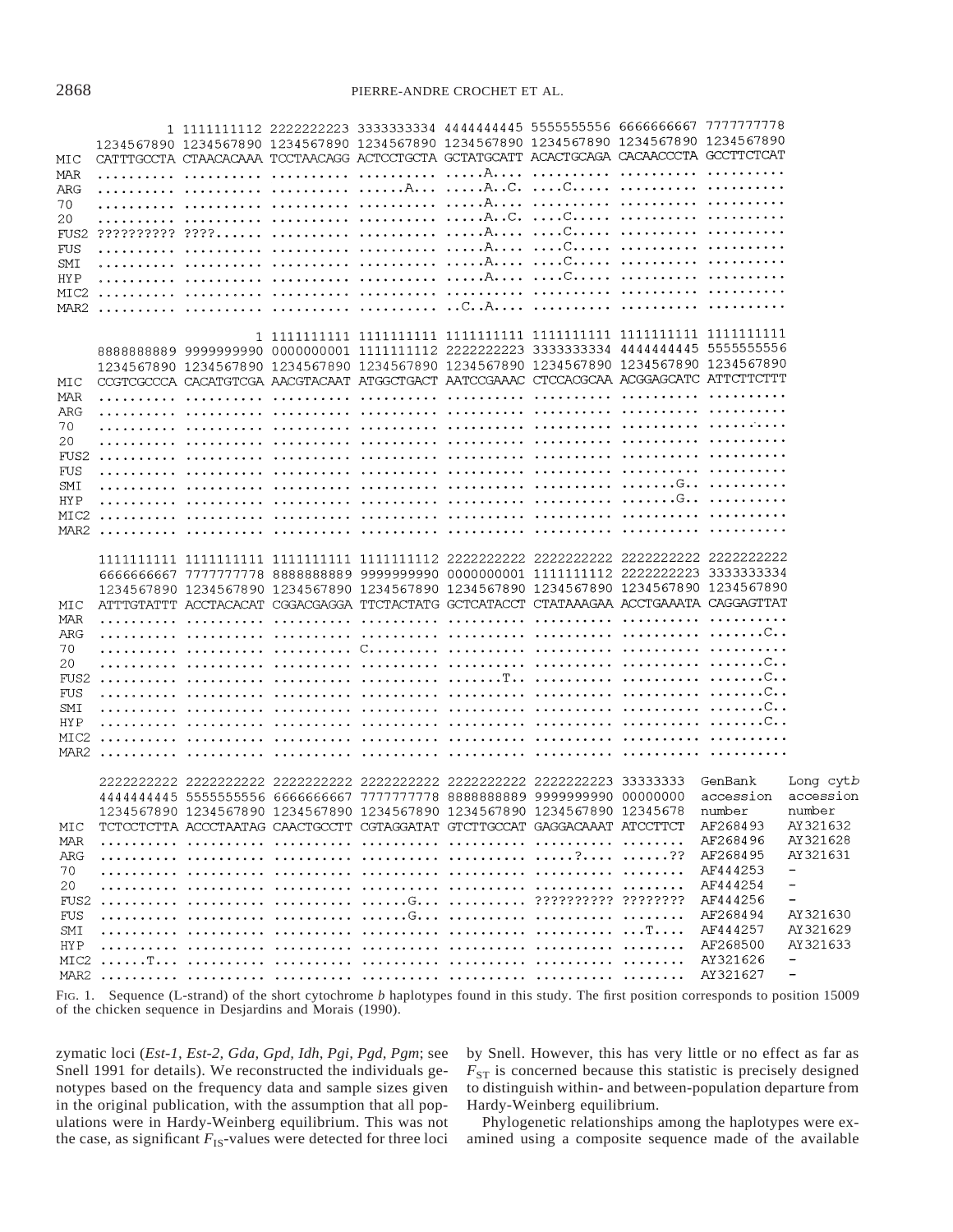| Locus       | Primer pairs $(5' \rightarrow 3')$                 | Annealing<br>temperature | Number of<br>alleles | Size range<br>(bp) |
|-------------|----------------------------------------------------|--------------------------|----------------------|--------------------|
| HG14        | F: ATCGCTGCCAGGGCTGAGC<br>R: TGTCTCGGGGAGTGTTTGCC  | $57^{\circ}$ C           |                      | $122 - 140$        |
| HG18        | F: AGCCCACACCTCTGGCATTG<br>R: TAGCAGCTGCCATACATCAG | $58^{\circ}$ C           |                      | $110 - 134$        |
| HG25        | F: TACCTCCGCTCTCCCCTCCA<br>R: GGAGCAGCCGACAAAGCCTC | $58^{\circ}$ C           |                      | $119 - 131$        |
| HG27        | F: AGTGCAGGCAATAGTGTTGG<br>R: GGATCTCTGGGCTCCTGGAG | $55^{\circ}$ C           |                      | $111 - 117$        |
| <i>HG16</i> | F: TGATGCTTTGGCTGCAAATG<br>R: GTCTTTGCCATATGGGTTCC | $58^{\circ}$ C           |                      | $161 - 172$        |

TABLE 2. Primer sequences (F, forward; R, reverse), annealing temperature, number of alleles, and alleles size range for the five gull microsatellite loci.

cytochrome *b* and control region segments. The resulting tree is a bootstrap (1000 replications) consensus tree (retaining only nodes supported by a bootstrap value above 50) obtained from a neighbor-joining tree based on Kimura two-parameter distance (pairwise deletion option for handling gap and missing data) using MEGA version 2.0 beta (Kumar et al. 2000, available at http://www.megasoftware.net/). The used outgroups were the common gull (*L. canus*,) one of the closest relatives of the large white-headed species, and the Hermann's gull (*L. heermanni*), a basal representative of the large gulls (see Crochet et al. 2000). A minimum spanning network of the cytochrome *b* haplotypes based on the short cytochrome *b* sequences only was constructed using the program MINSPNET (Excoffier and Smouse 1994, available at http: //www.cmpg.unibe.ch/services/software.htm) to visualize the number of mutations between haplotypes.

# RESULTS

# *Haplotypes Sequencing and Analysis*

A 280- to 300-bp segment from the cytochrome *b* (starting around position 15010 in the chicken mitochondrial DNA sequence; Desjardins and Morais 1990) was sequenced from 211 specimens (see Table 1). Eleven haplotypes were identified based on these short cytochrome *b* sequences (see Fig. 1). For practical reasons, the haplotypes were named after the taxon in which they are most frequent, although they are usually not diagnostic of this taxon. Missing information (due to ambiguous sequencing results) was rare and concerned regions with no variable site, except for the haplotype FUS2 (found in only one specimen). In this case, we supposed that the missing part of the sequence was identical to the widespread FUS haplotype (see Fig. 1). For the main haplotype typical of each species (MIC, MAR, ARG, FUS, SMI, and

TABLE 3. Kimura two-parameter distances between the main cytochrome *b* haplotypes (based on the long 890-bp sequence).

|            | MIC   | MAR   | ARG   | FUS   | <b>SMI</b> | <b>HYP</b> |
|------------|-------|-------|-------|-------|------------|------------|
| MIC        |       |       |       |       |            |            |
| <b>MAR</b> | 0.003 |       |       |       |            |            |
| ARG        | 0.008 | 0.005 |       |       |            |            |
| <b>FUS</b> | 0.008 | 0.005 | 0.005 |       |            |            |
| <b>SMI</b> | 0.008 | 0.005 | 0.005 | 0.005 |            |            |
| <b>HYP</b> | 0.008 | 0.005 | 0.005 | 0.005 | 0.002      |            |

HYP) a longer (891-bp, including the short cytochrome *b* sequence) segment of the cytochrome *b* was also obtained (see Fig. 1 for GenBank accession numbers).

Sequence evolution was typical of mitochondrial genes, there was no stop codon in the amplification products, there was no ambiguous sequence, and the same sequence was obtained when using the two different primers pairs (for the short or long cytochrome *b* segments). Amplification of nuclear copies (numts) could thus not be suspected (for a more complete discussion of this problem see Crochet and Desmarais 2000). Divergence among the main haplotypes was low to very low (Kimura two-parameter distance between 0.2% and 0.8%; see Table 3, Fig. 2). Phylogenetic relationships among the haplotypes were poorly resolved, even among the haplotypes for which the longest sequences were available (Fig. 3).

Haplotype frequencies in each species are given in Table 4 and haplotype distribution in Figure 4. The overall  $\theta$ -value based on the cytochrome *b* frequency data is 0.66. Table 5 gives the pairwise  $\theta$ -values calculated for the cytochrome *b* data between the species. They vary from 0.45 between *L. marinus* and *L. argentatus* to 0.90 between *L. hyperboreus* and *L. smithsonianus* ( $P < 0.001$  for all pairwise values). Intraspecific diversity explains that  $\theta$ -values are less than one for comparisons between species that do not share any haplotype (Table 5).

Even if haplotype frequencies differ strongly between species, as indicated by the high and significant  $\theta$ -values, no species can be identified by private haplotypes, and more than one haplotype was detected in nearly every species (Fig. 4). Some of these haplotypes were found in low frequency in one species only and differ from the most common haplotype in this species by a single substitution. This is the case with haplotypes MIC2, found in three specimens of *L. michahellis*, and FUS2, found in one *L. fuscus*. These two haplotypes most likely derive from the most common haplotypes in these species by a comparatively recent mutation. Nevertheless, haplotypes belonging to different lineages are also frequently found in one species. These haplotypes are typically present in one species in high frequency and in several other species in low frequency. Only in the isolated North American *L. smithsonianus* did we find a single haplotype.

This lineage sharing was often not symmetrical. For example, the Western European *L. fuscus* does not seem to carry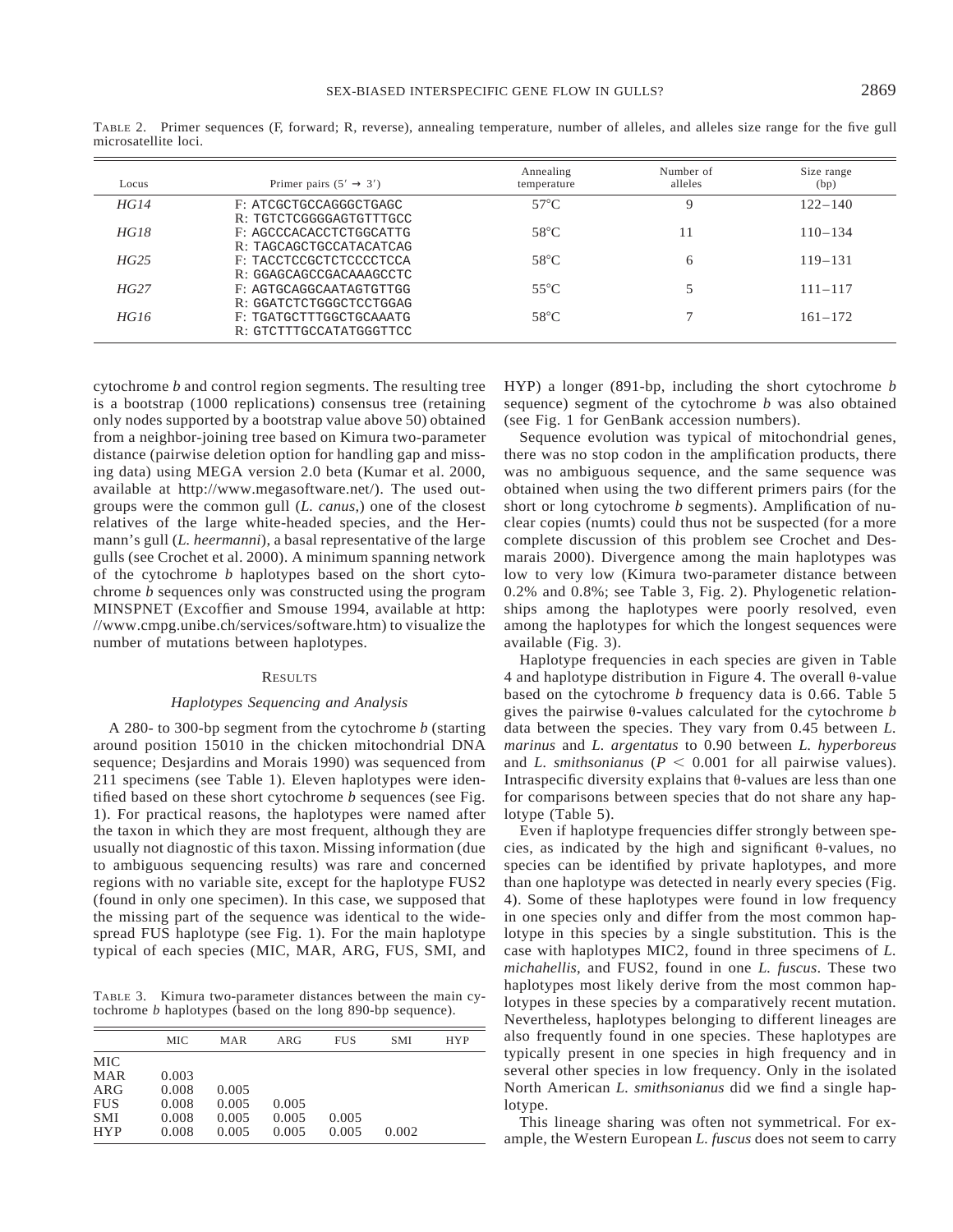

FIG. 2. Minimum spanning network of the short cytochrome *b* haplotypes (no additional control region or cytochrome *b* sequences used). Multiple substitutions between haplotypes are indicated by hash marks. Dotted lines indicate alternative connections between haplotypes. Boxes indicate species in which each haplotype has been found. Names in parentheses are for species in which frequency of a given haplotype is below 0.5.

any haplotype of the sympatric *L. marinus*, whereas *L. marinus* was found to carry the typical *L. fuscus* haplotypes. *Larus marinus* does not have the ARG haplotype that is the most common in the third sympatric species *L. argentatus*. In *L. argentatus*, we found both FUS and MAR haplotypes, typical of *L. fuscus* and *L. marinus*, respectively. Similarly, none of our many *L. michahellis* possessed the ARG haplotype, while we found the MIC haplotype in one *L. argentatus*.

One especially interesting situation concerns the North



FIG. 3. Bootstrap consensus tree (Kimura two-parameter distance, neighbor-joining, pairwise deletion of missing data) of the large gull haplotypes. The tree was rooted with *Larus heermanni* (not shown). Tree based on long cytochrome *b* and control region sequences ( $\sim$ 1540 bp in total) for haplotypes MIC, ARG, FUS, SMI, HYP, MAR; control region and about 450 bp of cytochrome *b* for haplotype 70; control region and short cytochrome *b* sequence for haplotype FUS2, *L. canus*, and *L. heermanni*; long cytochrome *b* segment only for haplotypes MAR2; and short cytochrome *b* segment only for haplotypes 20 and MIC2.

American gulls. We sequenced nine specimens of *L. smithsonianus* and two *L. marinus* from the North American populations of the species. Instead of the haplotypes found in European *L. marinus*, both North American *L. marinus* had the SMI haplotype, found in all our *L. smithsonianus* but never found in European gulls.

Intraspecific values of population differentiation overlapped slightly with interspecific values. Most comparisons of populations within species did not yield significant  $\theta$ -values (results not shown) except for differentiation between the Essaouira population and other populations of *L. michahellis*  $(\theta = 0.55)$  and between the Scandinavian and Western European populations of *L. argentatus* (subspecies *argentatus* and *argenteus*, respectively,  $\theta = 0.26$ ), both highly significant (permutations tests,  $P < 0.001$ ). The results of the intraspecific comparisons are discussed in Crochet et al. (2002) and will thus not be detailed here.

# *Microsatellites Data*

Among the species that we analyzed, no microsatellite data were available for *L. hyperboreus*, while the sample size for *L. marinus* is small. The number of individuals of each species typed for each locus is given in Table 1. Number of alleles per locus varied from five (locus HG27) to 11 (locus HG18). Genetic diversity within each species, as measured by expected heterozygosity and number of alleles averaged by loci, indicated that all species are similarly diverse (range of  $H_{\text{exp}} = 0.511{\text{-}}0.716, 3.00{\text{-}}5.75$  alleles per locus). Some amount of heterozygote deficiency is to be expected within species due to the fact that samples for some species come from geographically distant localities with significant intraspecific differentiation between them (see below). When taking into account the geographic structure of the samples (grouping samples by locality within species), none of the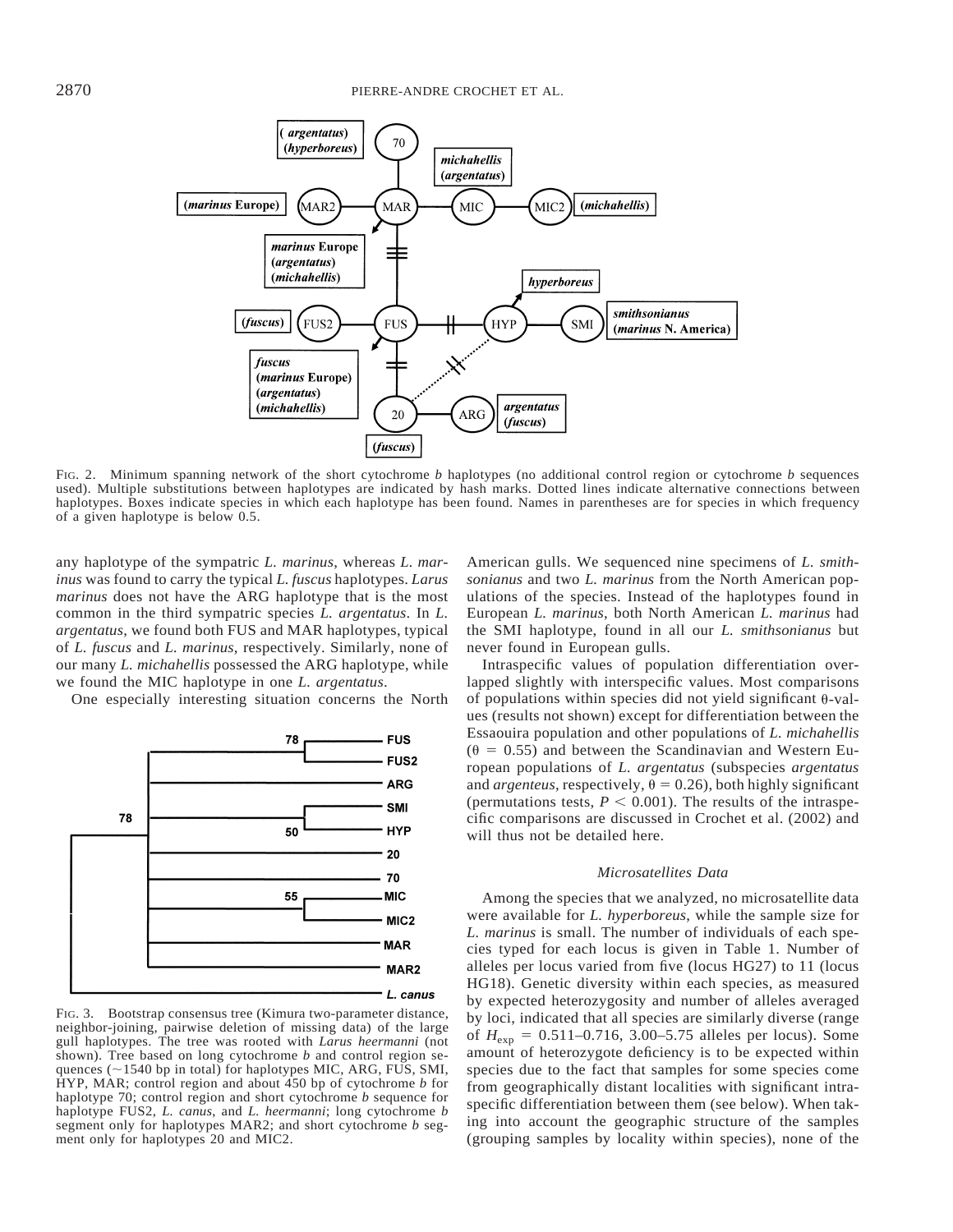| Locus       | or haplotype     | argentatus       | fuscus           | michahellis      | marinus          | smithsonianus    | hyperboreus              |
|-------------|------------------|------------------|------------------|------------------|------------------|------------------|--------------------------|
| CTB         | ${\rm FUS}$      | 0.019            | 0.837            | 0.013            | 0.056            | $\boldsymbol{0}$ | $\boldsymbol{0}$         |
|             | FUS <sub>2</sub> | $\boldsymbol{0}$ | 0.020            | $\boldsymbol{0}$ | $\boldsymbol{0}$ | $\boldsymbol{0}$ | $\mathbf{0}$             |
|             | ARG              | 0.654            | 0.102            | $\overline{0}$   | $\theta$         | $\overline{0}$   | $\overline{0}$           |
|             | <b>MAR</b>       | 0.192            | $\theta$         | 0.077            | 0.778            | $\Omega$         | $\theta$                 |
|             | MAR <sub>2</sub> | $\overline{0}$   | $\theta$         | $\overline{0}$   | 0.056            | $\overline{0}$   | $\overline{0}$           |
|             | <b>MIC</b>       | 0.019            | $\theta$         | 0.872            | $\boldsymbol{0}$ | $\Omega$         | $\overline{0}$           |
|             | MIC <sub>2</sub> | $\overline{0}$   | $\Omega$         | 0.038            | $\theta$         | $\Omega$         | $\overline{0}$           |
|             | <b>HYP</b>       | $\mathbf{0}$     | $\Omega$         | $\overline{0}$   | $\boldsymbol{0}$ | $\overline{0}$   | 0.917                    |
|             | SMI              | $\mathbf{0}$     | $\theta$         | $\boldsymbol{0}$ | 0.111            | 1.000            | $\boldsymbol{0}$         |
|             | 20               | $\mathbf{0}$     | 0.041            | $\overline{0}$   | $\boldsymbol{0}$ | $\theta$         | $\boldsymbol{0}$         |
|             | 70               | 0.115            | $\theta$         | $\overline{0}$   | $\boldsymbol{0}$ | $\theta$         | 0.083                    |
| HG14        | 122              | $\overline{0}$   | $\Omega$         | $\Omega$         | $\overline{0}$   | 0.111            |                          |
|             | 126              | $\overline{0}$   | $\theta$         | 0.140            | $\boldsymbol{0}$ | $\theta$         | $\overline{\phantom{0}}$ |
|             | 128              | 0.100            | 0.143            | 0.140            | $\theta$         | 0.056            | $\overline{\phantom{0}}$ |
|             | 130              | $\overline{0}$   | 0.071            | 0.040            | $\overline{0}$   | 0.111            | $\overline{\phantom{0}}$ |
|             | 132              | 0.294            | 0.179            | 0.110            | 0.625            | 0.167            | $\overline{\phantom{0}}$ |
|             | 134              | 0.412            | 0.429            | 0.360            | 0.312            | 0.222            | $\overline{\phantom{0}}$ |
|             | 136              | 0.118            | 0.143            | 0.140            | $\boldsymbol{0}$ | $\overline{0}$   | $\overline{\phantom{0}}$ |
|             | 138              | 0.073            | 0.036            | 0.070            | $\boldsymbol{0}$ | 0.278            | $\overline{\phantom{0}}$ |
|             | 140              | $\theta$         | $\theta$         | $\overline{0}$   | 0.063            | 0.056            | $\overline{\phantom{a}}$ |
| HG18        | 110              | 0.014            | $\overline{0}$   | $\overline{0}$   | $\overline{0}$   | $\overline{0}$   | $\overline{\phantom{0}}$ |
|             | 114              | 0.139            | 0.162            | 0.190            | 0.062            | $\boldsymbol{0}$ | $\overline{\phantom{0}}$ |
|             | 116              | $\overline{0}$   | 0.013            | $\overline{0}$   | 0.187            | 0.056            | $\overline{\phantom{0}}$ |
|             | 118              | $\mathbf{0}$     | 0.054            | $\overline{0}$   | $\overline{0}$   | $\overline{0}$   |                          |
|             | 120              | 0.486            | 0.338            | 0.500            | 0.750            | 0.333            |                          |
|             | 122              | 0.056            | 0.122            | 0.010            | $\mathbf{0}$     | 0.111            |                          |
|             | 124              | 0.306            | 0.243            | 0.240            | $\boldsymbol{0}$ | 0.444            |                          |
|             | 126              | $\overline{0}$   | 0.027            | $\overline{0}$   | $\overline{0}$   | $\overline{0}$   |                          |
|             | 128              | $\overline{0}$   | $\overline{0}$   | 0.060            | $\overline{0}$   | 0.056            |                          |
|             | 130              | $\overline{0}$   | 0.027            | $\theta$         | $\overline{0}$   | $\overline{0}$   |                          |
|             | 134              | $\Omega$         | 0.013            | $\overline{0}$   | $\overline{0}$   | $\theta$         | $\overline{\phantom{0}}$ |
| <b>HG25</b> | 119              | $\Omega$         | 0.021            | $\Omega$         | $\overline{0}$   | $\Omega$         | $\overline{\phantom{0}}$ |
|             | 123              | 0.172            | 0.375            | 0.562            | 0.167            | 0.167            | $\overline{\phantom{0}}$ |
|             | 125              | 0.266            | 0.062            | 0.063            | 0.167            | 0.444            |                          |
|             | 127              | $\mathbf{0}$     | $\theta$         | $\overline{0}$   | $\mathbf{0}$     | 0.056            | $\qquad \qquad$          |
|             | 129              | 0.375            | 0.396            | 0.031            | 0.167            | 0.222            | $\overline{\phantom{0}}$ |
|             | 131              | 0.187            | 0.146            | 0.349            | 0.500            | 0.111            | $\overline{\phantom{0}}$ |
| <b>HG27</b> | 111              | 0.015            | $\overline{0}$   | $\overline{0}$   | $\mathbf{0}$     | $\overline{0}$   | $\overline{\phantom{0}}$ |
|             | 114              | $\mathbf{0}$     | 0.081            | 0.004            | $\boldsymbol{0}$ | $\overline{0}$   | $\overline{\phantom{0}}$ |
|             | 115              | 0.059            | 0.290            | 0.026            | $\overline{0}$   | $\Omega$         | $\overline{\phantom{0}}$ |
|             | 116              | 0.573            | 0.403            | 0.457            | 0.375            | 0.944            |                          |
|             | 117              | 0.353            | 0.226            | 0.504            | 0.625            | 0.056            | $\overline{\phantom{0}}$ |
| <b>HG16</b> | 161              | $\overline{0}$   | $\theta$         | $\overline{0}$   |                  | 0.056            |                          |
|             | 162              | 0.043            | $\boldsymbol{0}$ | 0.030            |                  | $\overline{0}$   | $\overline{\phantom{0}}$ |
|             | 166              | 0.043            | 0.022            | 0.080            |                  | $\overline{0}$   |                          |
|             | 167              | $\overline{0}$   | 0.022            | $\overline{0}$   |                  | $\theta$         | $\overline{\phantom{0}}$ |
|             | 168              | 0.783            | 0.413            | 0.590            |                  | 0.722            |                          |
|             | 171              | $\overline{0}$   | 0.109            | $\overline{0}$   |                  | $\overline{0}$   |                          |

TABLE 4. Frequency of the microsatellite alleles or cytochrome *b* (CTB) haplotypes in the gull species (*Larus*).

loci showed any significant value of heterozygote deficiency for any species (as measured by  $F_{\text{IS}}$ -values).

0.130

0.435

0.300

172

Allele

There were no fixed allelic differences between the species at any locus, and the same alleles were often frequent in all or most species. Differences in allele frequency among species were moderate but significant. The overall  $\theta$ -value (averaged over loci) is 0.069 ( $P < 0.001$ ). It indicates that only 7% of the variance in allele frequency is explained by differences between species. Significant  $\theta$ -values were detected at all five loci: HG14 ( $\theta = 0.045$ ,  $P < 0.001$ ), HG25 ( $\theta =$ 0.129,  $P < 0.001$ ), HG18 ( $\theta = 0.030$ ,  $P = 0.008$ ), HG27 ( $\theta$  $= 0.083, P < 0.001$ , and HG16 ( $\theta = 0.056, P = 0.012$ ). Pairwise  $\theta$ -values (averaged over loci) and their significance level are given in Table 6. They range from 0.045 (between

*L. argentatus* and *L. smithsonianus*) to 0.210 (between *L. marinus* and *L. smithsonianus*). It should be noted, however, that these extreme values result from comparisons including at least one small sample and have very large confidence interval (95% confidence interval based on bootstrap over loci in TFPGA: 0.00–0.13 for the first comparison and 0.04– 0.41 for the second).

0.222

—

—

As was the case with the cytochrome *b* data, these values overlap with the values of intraspecific comparisons. Comparisons between the subspecies *fuscus* (Finland samples) and *graellsii* (Ireland and Brittany samples) of *L. fuscus* yielded a  $\theta$ -value of 0.020 ( $P = 0.13$ ). Comparisons between Mediterranean (Camargue and Adriatic) and Atlantic (Portugal and northwestern Spain) populations of *L. michahellis* yielded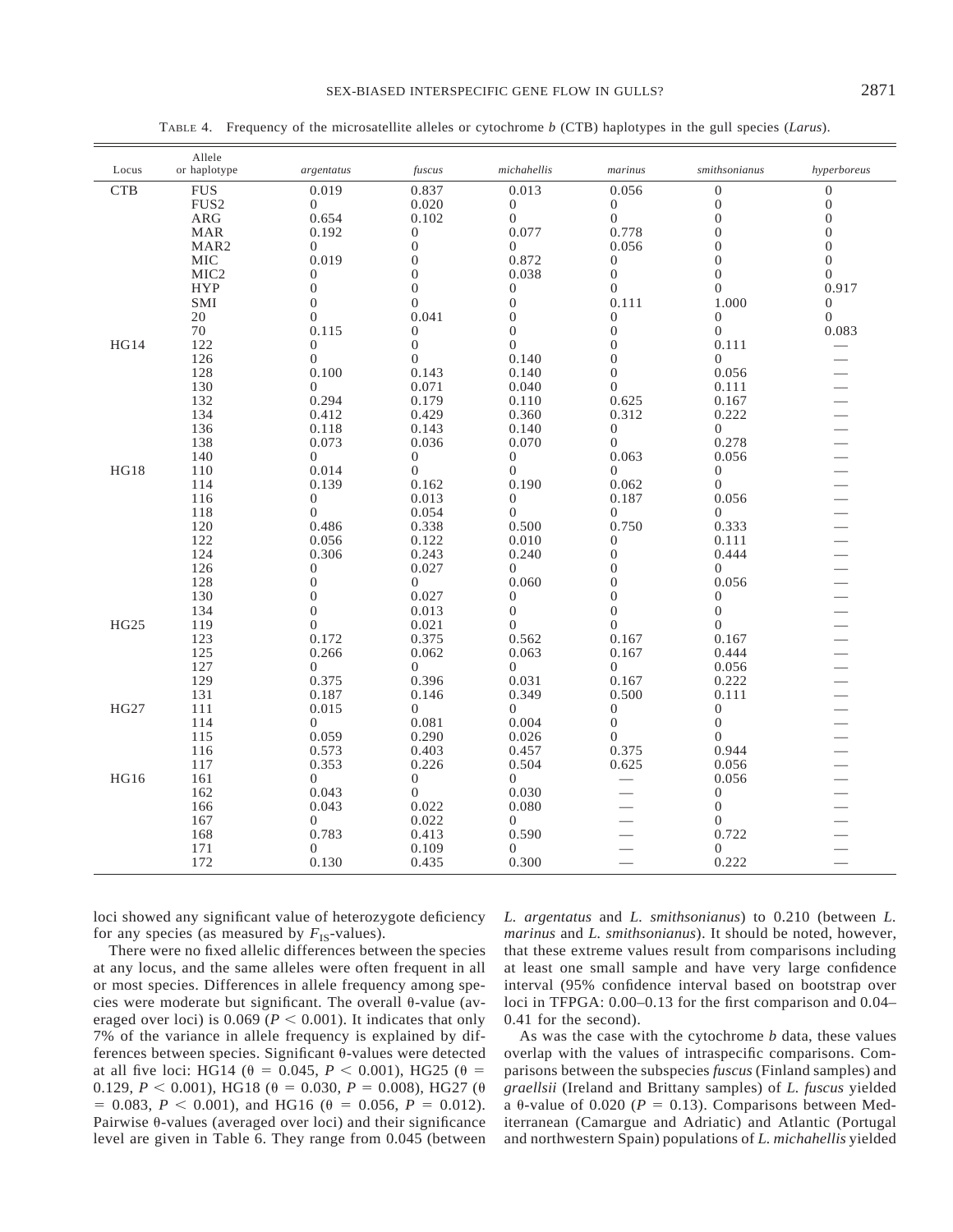

FIG. 4. Collecting localities for all species (small black dots) and haplotype distribution. Larger gray dots with number are locality numbers as in Table 1. For each locality or group of localities, the number of specimens carrying each haplotype is given inside the boxes.

a  $\theta$ -value of 0.034 ( $P = 0.01$ ). More differentiation was observed between the western subspecies *argenteus* (Brittany specimens) and the eastern subspecies *argentatus* (Finland and Norway specimens) of *L. argentatus* ( $\theta$  = 0.105, *P* < 0.001).

# *Allozymes Data*

Details on the allozyme data such as variability or deviation from Hardy-Weinberg equilibrium are given in Snell (1991). The overall  $\theta$ -value for the allozymes, calculated using the same species as for the microsatellites (i.e., excluding *L. hyperboreus*) and excluding locus *Pgd* (which is monomorphic when this species is excluded), is 0.041. Significant  $\theta$ -values were detected at six out of the seven loci: *Est-1* ( $\theta$ 

TABLE 5. Pairwise  $\theta$ -values based on the cytochrome *b* haplotypes data among large gull species (*Larus*). Asterisks indicate species that have no haplotype in common. All values highly significant (*P*  $< 0.001$ , all permuted datasets give lower values than the observed value).

| $\theta$                                                        | fuscus |                | marinus michahellis     | smithson-<br>ianus                        | hyperboreus                                           |
|-----------------------------------------------------------------|--------|----------------|-------------------------|-------------------------------------------|-------------------------------------------------------|
| argentatus<br>fuscus<br>marinus<br>michahellis<br>smithsonianus | 0.548  | 0.434<br>0.655 | 0.624<br>0.738<br>0.703 | $0.607*$<br>$0.770*$<br>0.714<br>$0.803*$ | 0.574<br>$0.740*$<br>$0.699*$<br>$0.778*$<br>$0.905*$ |

 $= 0.12, P < 0.002$ , *Pgm* ( $\theta = 0.09, P < 0.002$ ), *Est-2* ( $\theta =$ 0.06,  $P < 0.002$ ), *Gda* ( $\theta = 0.04$ ,  $P = 0.002$ ), *Idh* ( $\theta = 0.03$ ,  $P = 0.01$ ), and *Gpd* ( $\theta = 0.02$ ,  $P = 0.006$ ). Differentiation at locus *Pgi* was not significant ( $\theta = 0.006$ ,  $P = 0.144$ ). Between-species pairwise  $\theta$ -values are given in Table 7 with their significance level calculated as for the microsatellites data.

#### *Comparison of the Various Markers*

Although the overall  $F_{ST}$  is smaller for the allozymes (0.041) than for the microsatellites (0.069), the difference is not significant (Mann-Whitney *U*-test, four microsatellites loci, seven allozyme loci,  $P = 0.51$ ). Given the low number of loci used and that the samples are not the same, the two types of nuclear markers give rather concordant measures of interspecific differentiation. On the contrary, the observed  $F_{ST}$ -value based on the cytochrome *b* data among our gull species ( $\theta = 0.66$ ) is much larger. The reasons for this difference will be discussed below.

# **DISCUSSION**

The amount of genetic similarity at nuclear markers displayed by the North Atlantic large white-headed gulls is surprisingly high. Both allozyme and microsatellite data suggest a weakly differentiated gene pool, with an amount of differentiation more typical of within-species population struc-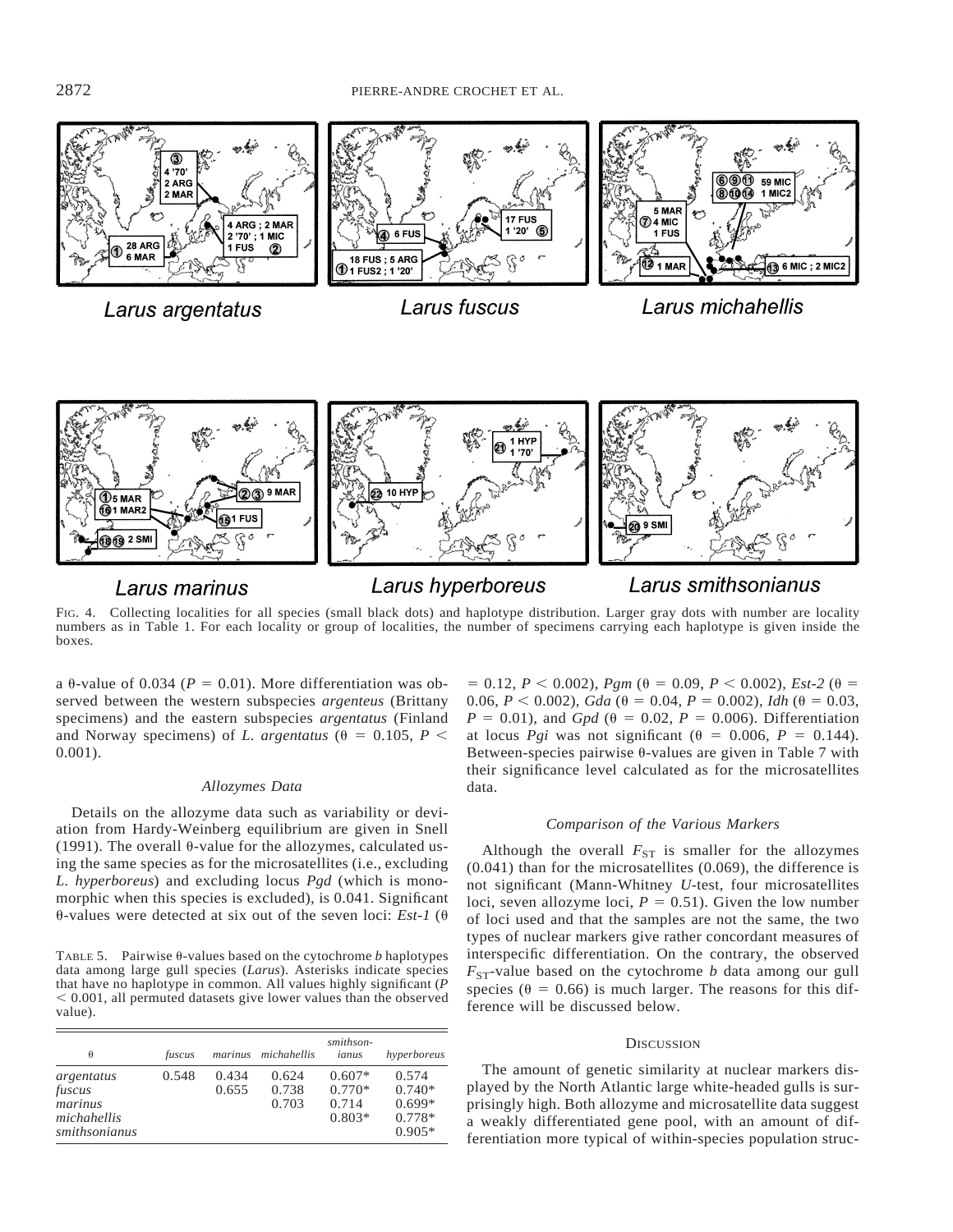TABLE 6. Pairwise 0-values based on five microsatellite loci among large gull species (*Larus*) with minimum and maximum values from jackknife resampling over loci in parentheses (above diagonal) and associated significance values based on permutation tests (below diagonal). All *P*-values remain significant after sequential Bonferroni correction at  $\alpha = 0.05$ . Note that sample sizes for *L. marinus* and *L. smithsonianus* are <10 (see Table 1).

|               | argentatus | smithsonianus      | fuscus                | michahellis        | marinus            |
|---------------|------------|--------------------|-----------------------|--------------------|--------------------|
| argentatus    |            | $0.045(0.02-0.06)$ | $0.060(0.004 - 0.07)$ | $0.060(0.02-0.08)$ | $0.069(0.05-0.08)$ |
| smithsonianus | 0.017      |                    | $0.094(0.06-0.11)$    | $0.115(0.08-0.14)$ | $0.210(0.13-0.27)$ |
| fuscus        | 0.001      | 0.001              |                       | $0.051(0.03-0.06)$ | $0.133(0.12-0.15)$ |
| michahellis   | < 0.001    | < 0.001            | 0.001                 |                    | $0.099(0.07-0.12)$ |
| marinus       | 0.020      | < 0.001            | 0.001                 | 0.001              |                    |

tures. This is highly unexpected given the undisputed species status of these taxa. Furthermore, the amount of differentiation measured with nuclear and mitochondrial markers differ substantially.

Several nonexclusive hypotheses can explain this situation. First, recent speciation events, associated with large effective population sizes, would result in still largely undifferentiated nuclear gene pools in the various species. Due to the smaller effective population size of mitochondrial DNA, haplotypes frequencies could diverge more quickly and result in larger values of differentiation measures. Second, peculiarities of the evolution of the markers could explain that nuclear allele frequencies remain similar over long periods of time, and/or selective sweeps could speed up the fixation of alternative allelic states at the mitochondrial locus. Finally, ongoing gene flow between the species could counterbalance the effects of drift and maintain similar allele frequencies in the species, explaining also the observed amount of mitochondrial lineage sharing. We will consider these hypotheses in the following discussion.

# *Recent Speciation without Subsequent Gene Flow*

A recent origin of the species would result in low measures of population differentiation during periods of time depending on the effective population size of the species. This time can be evaluated using the formula of Nei and Chakravarti (1977), which gives the value of  $F_{ST}$  between a set of isolated subpopulations having split from a common origin as a function of *t* (number of generation since the separation) in a model without migration nor mutation. For nuclear genes,  $F_{ST}$  can be approximated by:

$$
[(1 - 1/s)(1 - e^{-t/2N})]/[(1 - (1 - e^{-t/2N})/s], \qquad (1)
$$

where *s* is the number of subpopulations and *N* their common effective size.

An estimate of species divergence times for large gulls can

TABLE 7. Pairwise  $\theta$ -values based on seven enzymatic loci among large gull species (*Larus*; above diagonal) and associated significance values (below diagonal). All *P*-values remain significant after sequential Bonferroni correction at  $\alpha = 0.05$ .

| $\theta$      | smithsonianus argentatus michahellis |       |       | fuscus | marinus                  |
|---------------|--------------------------------------|-------|-------|--------|--------------------------|
| smithsonianus |                                      | 0.034 | 0.033 | 0.088  | 0.072                    |
| argentatus    | < 0.002                              |       | 0.029 | 0.051  | 0.036                    |
| michahellis   | 0.014                                | 0.004 |       | 0.057  | 0.083                    |
| fuscus        | < 0.002                              | 0.006 | 0.006 |        | 0.060                    |
| marinus       | 0.004                                | 0.036 | 0.012 | 0.018  | $\overline{\phantom{0}}$ |

be obtained from mitochondrial sequences. Our own data on cytochrome *b* divergence (0.22–0.80% between the main haplotypes; see Table 3) suggest speciation between 110,000 and 400,000 years ago using the crude but conventional calibration of 2% divergence per million years. Of course, the estimation of divergence time given above is the time of divergence of the genes, not the species, which can be younger than that (for a discussion of gene versus population history see Edwards 1997). The difference between genes and populations divergence is due to the possibility of retaining genetic polymorphism (after gene divergence) within the ancestral population (prior to population divergence). Edwards (1997) suggested using the amount of current intrapopulation polymorphism to estimate population divergence time from gene divergence time. In the case of the large white-headed gulls, there is strong evidence that the intraspecific diversity in mtDNA is almost entirely due to introgression. When more than one haplotype is found in a species, the less frequent haplotype is identical to the common haplotype of another species, and geographic repartition of haplotypes are indicative of interspecific horizontal transfer (for a more thorough discussion of mitochondrial introgression see below and especially Crochet et al. 2002). Intraspecific diversity is consequently not the result of mutational and demographic processes within each species, which would need to be incorporated into the estimates of interspecific divergence time, but mostly of past hybridization. Taking into account this foreign diversity would thus give a flawed estimate of divergence time between the species. Instead, the lack of polymorphism within species other than due to introgression indicates that coalescence within species occurs in a short time and that gene and species divergence time are likely to be very similar.

Liebers et al. (2001) and Liebers and Helbig (2002) used the more variable left domain control region sequences in some of our species and applied Edwards's (1997) method to their data. Using the divergence data for control region sequences in Liebers et al. (2001) and the more accurate estimate of divergence rate in Liebers and Helbig (2002) provides an estimate of the basal divergence between gull species around 500,000 years ago, extremely similar to their estimate of the age of the ancestral population of the basal species (490,000 in the same paper). For the more recently derived *L. fuscus*, they estimated that the ancestral population lived approximately 165,000 years ago. All available information from mitochondrial data thus suggests that these large gull species originate from speciation events between 100,000 and 500,000 years ago, depending on the species.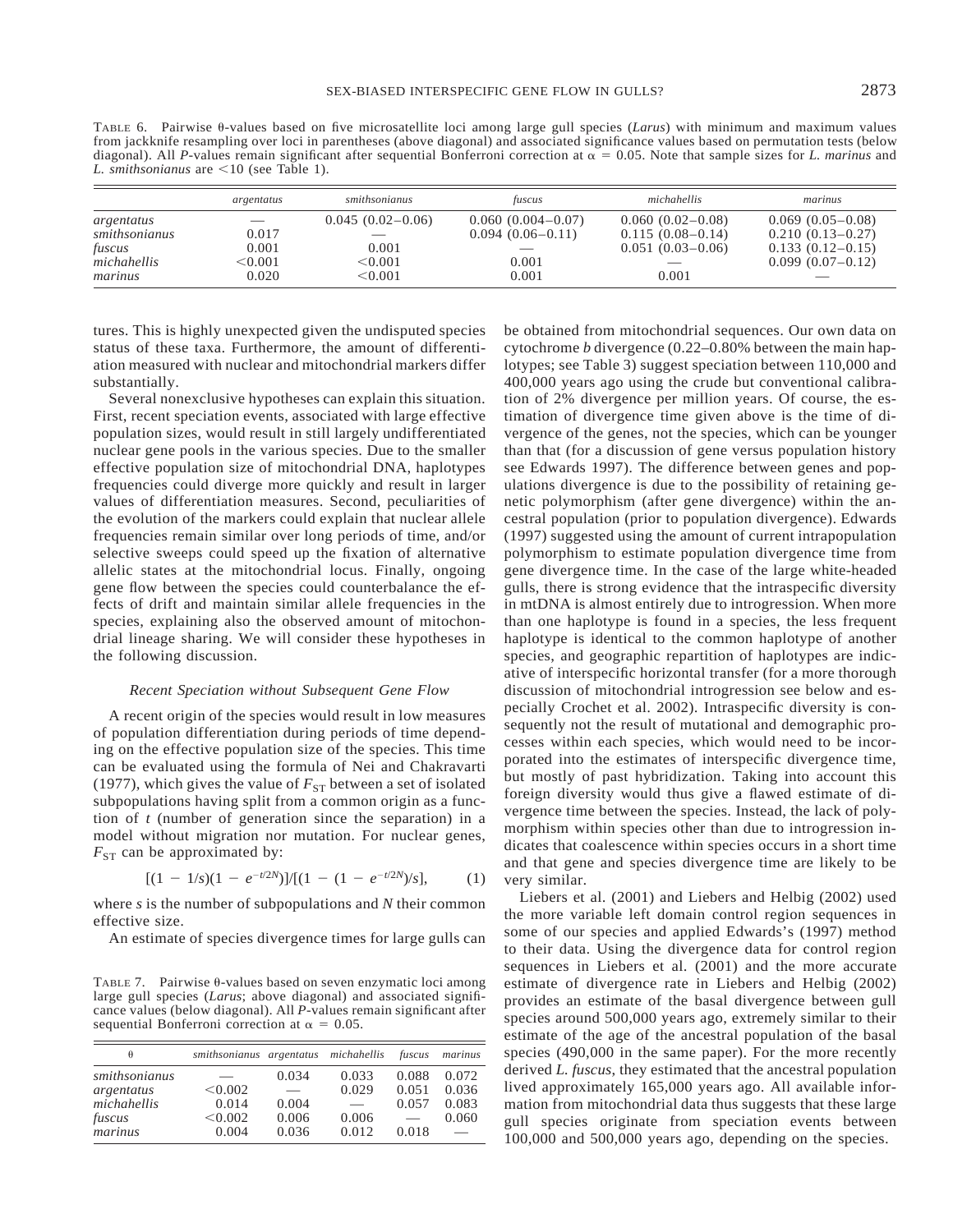Based on equation (1), for  $s = 6$ , and based on an estimated generation time of 10 years for large gulls (using demographic data for *L. michahellis* in Defos du Rau 1995), it takes effective population sizes in the order of 100,000 individuals (63,000 to 230,000 for the microsatellites and 110,000 to 400,000 for the allozymes) to maintain the observed low level of nuclear differentiation for this amount of time. With effective population size around 10,000 birds, it takes 10,000 to 20,000 years only to reach the  $F_{ST}$ -values observed for allozymes and microsatellites, respectively, and the expected  $F_{ST}$ -value after 100,000 to 400,000 years would range from 0.35 to 0.84.

Estimates of current census population sizes for the European large gull species (see for instance Hagemeijer and Blair 1997) range from around 200,000 to 1,600,000 breeders. These current census sizes are very different from genetic effective population sizes because populations of all large gull species have increased markedly during the 20th century (e.g., Cramp and Simmons 1983). Several countries with large populations of *L. fuscus* have been colonized during the 20th century, and in all species and all countries for which we could find specific estimates of population sizes in the early 20th century, population sizes have been multiplied by 15 to 200 (Cramp and Simmons 1983; Risberg 1990; Lloyd et al. 1991; Yeatman-Berthelot and Jarry 1994). Census sizes must thus have been around 20,000 to 150,000 individuals a few generations ago, possibly fewer. Given that effective population sizes are usually substantially lower than census population sizes, effective population sizes have almost certainly been between 10,000 and 100,000 individuals for the species studied. These extrapolations even neglect bottlenecks during the last glacial maximum, which have been shown to affect genetic diversity in at least one species of large white-headed gulls (Liebers and Helbig 2002). Explaining the low differentiation of nuclear markers between the most distant gull species by lack of time to reach equilibrium only would thus require unrealistically large population sizes (long-term effective population size over 200,000 birds).

An even stronger argument against the scenario of recent speciation without subsequent gene flow is the incompatibility of the measures of genetic differentiation between gull species derived from mitochondrial and nuclear markers. In the absence of any migration or mutation, the amount of genetic differentiation between recently separated populations is expected to increase more rapidly for mitochondrial markers than for nuclear markers because of the smaller effective population size of mitochondrial genes compared to nuclear genes. Under the scenario of recent speciation and no gene flow, the expected nuclear  $F_{ST}$ -value corresponding to the level of differentiation between gull species obtained with mitochondrial markers (0.66) would be 0.20 according to the Nei and Chakravarti (1977) formula, much higher than the level observed in gulls (0.04 for allozymes and 0.07 for microsatellites). At no point between the population split and the time to reach equilibrium is the difference between nuclear and mitochondrial markers as large as observed. This again invalidates the recent speciation without subsequent gene flow hypothesis as the only explanation and indicates that another mechanism certainly participates in the low level of nuclear differentiation between gull species.

# *Constraints on Markers Evolution*

Allozymes could be under balancing selection maintaining similar allele frequencies in the various species. This explanation is quite unlikely as it would require that this phenomenon applies to all seven loci and to populations that inhabit very different environments. Furthermore, it cannot hold for microsatellite loci, whose different allelic states are extremely unlikely to be under balancing selection.

A high mutation rate of the loci combined with constraints on allele sizes and/or large effective population sizes could explain the low level of differentiation observed for the microsatellite loci. The equilibrium values for *F*-statistics in a model with mutation and no migration is  $(s - 1)/[s(4N\mu +$  $1) - 1$ ] (e.g., Hedrick 1999), where *s* is the number of populations and  $\mu$  the mutation rate. Microsatellites mutation rates around  $10^{-3}$  to  $10^{-4}$  (which seems reasonable for vertebrates, see Ciofi and Bruford 1999) combined with effective population sizes around 1000 to 10,000 individuals (see above) would produce the observed level of divergence for microsatellites. This explanation has been recently proposed for several vertebrate populations (Paetkau et al. 1997, 1998; Hedrick 1999; Balloux et al. 2000), but Estoup et al. (2002) recently showed that it is unlikely to affect many types of population genetics analyses realized by molecular ecologists.

Recently, de Knijff et al. (2001) analyzed 209 autosomal biallelic AFLP loci in large white-headed gulls and found a low level of interspecific differentiation, similar to what we found with microsatellites (among species percent genetic variation of 10.5 when using the same species as us). The fact that results similar to ours were found with a totally independent dataset containing many more marker loci, certainly evolving under very different constraints, excludes that the genetic similarity in nuclear markers among large gulls can be due only to the evolutionary processes germane to the markers.

Even if evolutionary constraints or selection are not responsible for the low level of nuclear differentiation, the higher value of differentiation for mitochondrial DNA compared with nuclear markers could be explained by selection on haplotypes. If different favorable mutations are favored in each species, the selective sweep resulting from such directional selection could lead to the rapid increase in frequency of one haplotype per species, resulting in stronger  $F_{ST}$ -value than expected under neutral evolution. Such events would not alter the amount of sequence divergence between the main haplotype of each species and the age of the species, and thus not invalidate our rejection of the recent speciation without gene flow hypothesis. Furthermore, directional selection for one type of mitochondrial DNA would reduce the time to complete lineage sorting among gulls and make even more likely that the instance of lineage sharing among gull species originate from introgression (see below and Crochet et al. 2002).

# *Interspecific Gene Flow*

Some interspecific gene flow among large gulls, combined with a recent species origin, is thus the most likely explanation for the observed pattern of genetic differentiation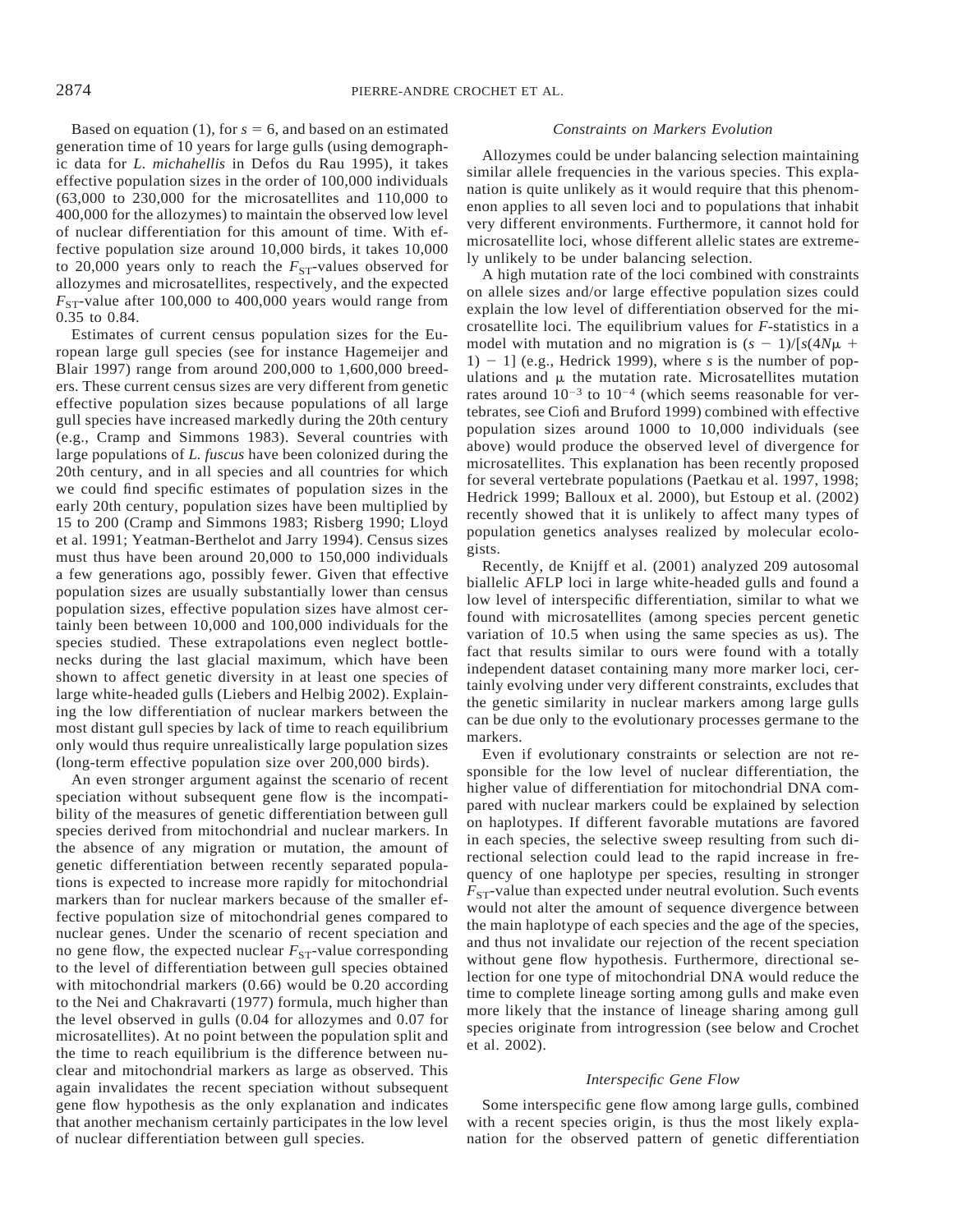among species. Hybridization is known to occur among many large gull species, including all the species we analyzed (Gray 1958; Pierotti 1987).

*Mitochondrial DNA data.* The extensive mitochondrial lineage sharing indicate that gene flow occurs among gull species. Alternative hypotheses cannot explain all instances of lineage sharing (for a thorough discussion of the mitochondrial data see Crochet et al. 2002), a conclusion also reached by Liebers et al. (2001) and Liebers and Helbig (2002).

Furthermore, some cases of lineage sharing are typical of hybridization events. One of these examples not discussed in Crochet et al. (2002) is found in *L. marinus*. Both North American specimens of *L. marinus* that we analyzed carry the *smithsonianus* haplotype, which has not been found anywhere outside North America. On the contrary, all European *L. marinus* have a *marinus* haplotype, which is also found in the European sympatric *L. argentatus*, except one Swedish individual carrying the common haplotype of the sympatric *L. fuscus*. Because *L. marinus* is widespread in Europe, while its range in North America is currently restricted to the western part of the continent, where it is expanding, one can suspect that this species is a comparatively recent colonist from Europe. The North American *marinus* must have acquired the *smithsonianus* haplotypes through hybridization, which is known to occur there in the wild (Pierotti 1987; D. L. Dittmann, pers. comm.; R. Curry, pers. comm.), after their colonization of North America.

*Nuclear markers data.* The extensive similarity between large gulls nuclear markers cannot easily be explained by recent species origin or evolutionary constraints alone. Interspecific gene flow has to be introduced to explain the observed pattern.

If interspecific gene flow was the only evolutionary force that maintains the homogeneity of nuclear markers in large gulls, what level of gene flow would the population genetics models estimate? Using the crude but qualitatively correct relationship  $F_{ST} = 1/(4Nm + 1)$ , based on the assumptions of migration-drift equilibrium in the infinite-islands model, the estimated level of gene flow would be at most 11 migrants per generation (based on results from allozymes) between the sympatric *L. fuscus* and *L. argentatus*. This corresponds roughly to one hybrid successfully reproducing with each parental species every year. No precise data are available on hybridization frequency between these two species in natural conditions, but hybridization is clearly occasional (Harris 1970; Harris et al. 1978; pers. obs.), although it may have been more frequent in the past, at least locally during range expansions (Haffer 1982). The level of interspecific gene flow estimated using the molecular markers is thus realistic.

*Nuclear versus mitochondrial gene flow.*—If gene flow is partly responsible for the low level of differentiation between large gull species, the much higher level of differentiation among species detected with the cytochrome *b* than with the allozymes or microsatellites suggests that the amount of nuclear and mitochondrial gene flow differ substantially.

It should first be noted that a difference in  $F_{ST}$ -values between nuclear and mitochondrial markers is to be expected even when there is no sex bias in gene flow, due to the differences in effective population size between nuclear and mitochondrial genes: at equilibrium,  $F_{ST(mitochondrial)}$  =  $4F_{ST(nuclear)}[1 + 3F_{ST(nuclear)}]$  (see Crochet 2000). In our case, the observed mitochondrial  $F_{ST}$ -value among gull species ( $\theta$  $= 0.66$ ) would correspond to an expected nuclear  $F_{ST}$ -value of 0.33 at equilibrium and without sex bias in gene flow.

This expected value is almost an order of magnitude higher than the observed values for allozymes or microsatellites among the same species ( $\theta = 0.04$  and  $\theta = 0.07$ , respectively) and suggests that differences in effective population size cannot explain the differences in  $F_{ST}$ -values between nuclear and mitochondrial markers. This discrepancy could be explained either by a stronger selection against alien mitochondrial haplotypes compared to nuclear loci (see above) or a higher malemediated gene flow. The estimated amount of female-mediated gene flow between *L. argentatus* and *L. fuscus* (using the formula  $F_{ST(mitochondrial)} = 1/(1 + 2N_f m_f)$ , where  $N_f m_f$  is the number of female migrants) would be close to 0.4 fertile female hybrid per generation. This is about 25 times less than the estimated gene flow mediated by both sexes.

Sex bias in gene flow could be due to behavioral effects or to different postzygotic isolation in male and female hybrids. Interspecific large gulls hybrids can be formed between sympatric species or between allopatric species when a vagrant gull mates and reproduces with a member of another species. Because males are the more philopatric sex in gulls (Greenwood and Harvey 1982), males should not be more prone to reproduce outside their normal range than females, and there should not be more alien nuclear genes than alien mtDNA. But in contact zones or areas of sympatry, female hybrids could pair preferentially with the same species as their mother, leading to a lack of mitochondrial gene flow compared to nuclear markers. This hypothesis can be evaluated by behavioral studies of hybrids mating behavior.

A strong disadvantage of female hybrids compared to male hybrids would explain the discrepancy in mitochondrial and nuclear amount of differentiation. This would be in accordance with the general observation in animals that when  $F_1$ hybrids of one sex show reduced fitness compared to the other sex, that sex is nearly always the one with heterogametic sex chromosomes (Haldane's rule, for a summary on the importance of this phenomenon see Coyne et al. 1991). This would indicate that some postzygotic isolation is acting in (at least female) hybrids between most of the large gull species we analyzed, in spite of the apparent lack of hybrid disadvantage observed in the closely related *L. occidentalis* and *L. glaucescens* (Good et al. 2000). Stronger selection against female hybrids has also been suggested in a contact zone between two passerine species (*Phylloscopus collybita* and *P. ibericus* [called *P. brehmii* then]) that differ as little as our gulls species at nuclear loci but have substantially more in mtDNA divergence (Helbig et al. 2001).

Further research is needed to determine whether the apparently lower level of mitochondrial gene flow observed in gulls when compared to nuclear gene flow originates from selection against alien haplotypes or stronger disadvantage of female hybrids or can be explained by a similar level of gene flow between sexes in a situation where recent speciation creates a nonequilibrium. The latter hypothesis can be evaluated through a simulation approach. If the observed situation cannot be obtained without sex-biased gene flow, one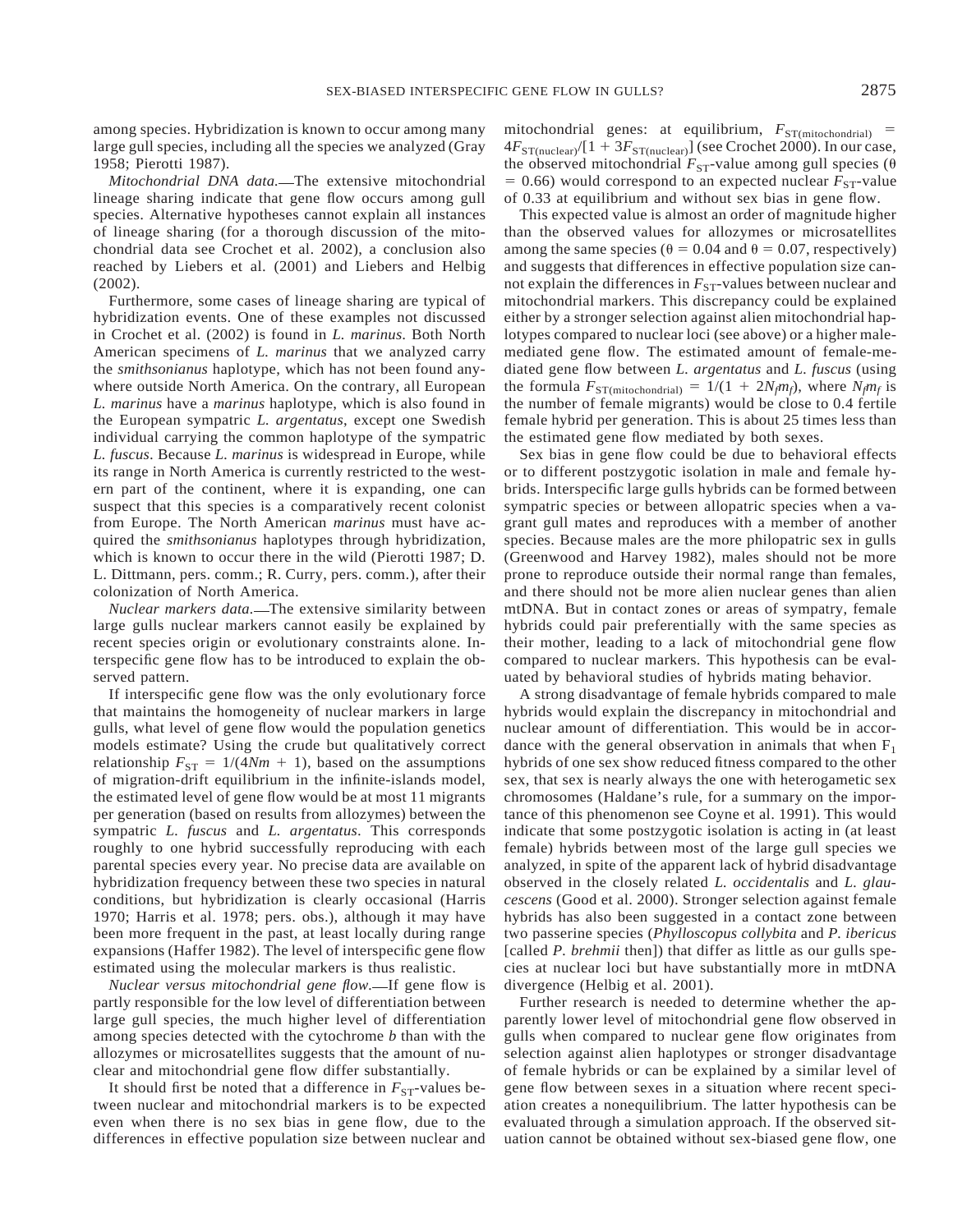way to discriminate between the other hypotheses would be to use independent markers with the same inheritance bias that the mitochondrial DNA. Markers on the W chromosome, which is only transmitted by females and has the same effective population size as mtDNA, would be prime candidates.

### *The Role of Selection on Phenotypic Characters*

Whereas neutral genes exhibit little differentiation, several diagnostic characters exist even between the species most similar in allozyme or microsatellite alleles frequency. For example, *L. argentatus* and *L. fuscus* differ in mantle color, leg color, voice, and displays (Cramp and Simmons 1983), and no overlap exists for any of these characters in the mixed colonies of Western Europe. Given the homogeneity of neutral markers, such traits can only be sorted out by selection. They cannot be too numerous in the genome, for a large number of loci under selection in the genome would act against the homogenizing action of gene flow on neutral markers through genetic linkage.

Mixed pairs are very rare among the sympatric European species, an illustration of the efficiency of prezygotic isolation. For this prezygotic isolation to be maintained, there must be some selection against hybrids. Because the nuclear genome of the large gulls is so similar, selection against hybrids is probably not a consequence of genome incompatibilities at autosomal loci for endogenous reasons. We hypothesize that part of these disadvantages may be due to sexual selection. Hybrids between *L. fuscus* and *L. argentatus* had intermediate leg and eye ring color (Harris et al. 1978). If, as it has been suggested by Pierotti (1987), bare-part coloration is important in mate recognition in large gulls, such hybrids could be disadvantaged when looking for a mate. The same disadvantage of hybrids with intermediate characters could apply to other traits involved in mate choice such as mantle color, voice, or behavior.

# *Conclusion: Hybridization and Speciation in Birds*

Comparisons of the results from mitochondrial and nuclear markers as well as geographic arguments all indicate that interspecific gene flow is implicated in maintaining the low level of genetic differentiation between the recently diverged large white-headed gull species. The discordant patterns of mitochondrial and nuclear differentiation suggest a higher male-mediated gene flow, as a result of sex-differences in mating behavior or in postzygotic isolation, but further work is needed to exclude selective forces acting on mtDNA or a combined effect of recent speciation (nonequilibrium situation) and nonbiased gene flow. Whatever the reasons for the lack of differentiation at nuclear markers between gulls, the very different situation for phenotypic traits points to the importance of selection in generating (and possibly maintaining) species-specific differences in this group.

These results might seem surprising, as they imply that the amount of gene flow between gull species might be enough to prevent strong differentiation at nuclear markers. This phenomenon could still be less exceptional in birds than usually realized. It has long been known that the amount of genetic differentiation, as measured with enzymatic markers, is generally very low between bird species compared to other vertebrates (e.g., Barrowclough and Corbin 1978; Avise and Aquadro 1982; Kessler and Avise 1985; Evans 1987; Mindell et al. 1996). Nei's genetic distances between congeneric avian species are often smaller than 0.1, a value exceptionally low in other vertebrate groups (Avise 1983). Estimates of species divergence time derived from mtDNA suggests that this general pattern is best explained by a younger origin of most avian species compared with other vertebrates (Kessler and Avise 1985; Klicka and Zink 1997; Avise and Walker 1998), possibly combined with a slower rate of molecular evolution when compared to mammals (but apparently not to coldblooded vertebrates; Martin and Palumbi 1993; Mindell et al. 1996). This may, however, not completely explain some observed cases of very high genetic similarity between species, where ongoing hybridization is an alternative explanation that deserves attention.

Two such cases concern North American species known to hybridize either along their contact zone (the essentially allopatric chickadees *Parus atricapillus* and *P. carolinensis*) or over a significant part of their range (the largely sympatric mallard, *Anas platyrhynchos*, and American black duck, *A. rubripes*). In both instances, genetic distance were extremely low between the species (Nei's genetic distance  $D \le 0.0019$ ) and in the case of the ducks, a number of comparisons between the two species yielded lower estimates of genetic distance than between conspecific populations (Ankney et al. 1986; Braun and Robbins 1986). This situation is very similar to what we observed in large gulls. Other cases of low genetic differentiation in birds measured by allozymes have been attributed to hybridization (*Sturnus vulgaris* and *S. unicolor*: de la Cruz-Cardiel et al. 1997; *Milvus milvus* and *M. migrans*: Schreiber et al. 2000; *Phylloscopus collybita* and *P. ibericus*: Helbig et al. 2001). In both cases, the species are known to hybridize in the wild. Strong support for the genetic consequences of hybridization in birds may be found in Darwin's ground finches of the Galapagos. In this group, ongoing hybridization is well documented (see introduction). Recent studies have shown a lack of clear differentiation at both nuclear and mitochondrial markers, as predicted by the high frequency of hybridization in this group (Freeland and Boag 1999). Gene flow among Galapagos finches is indeed so high that it has been suggested that most traditionally recognized species are in fact morphological variation of a few highly variable species (Zink 2002). Large white-headed gulls and the other examples discussed above suggest than bird species could be maintained even if speciation does not result in a complete reproductive isolation.

#### **ACKNOWLEDGMENTS**

We thank the numerous contributors who sent us gull samples for the genetic analysis. Their names can be found in Crochet et al. (2000, 2002). In addition, JMP thanks the following persons for help in collecting additional samples: N. Sadoul (Station Biologique de la Tour du Valat), G. Hémery, A. Bermejo, R. Costa, R. Saiz Elizondo, and H. G. Arzelus. Two anonymous reviewers and Associate Editor T. Smith greatly helped to improve the quality of this paper.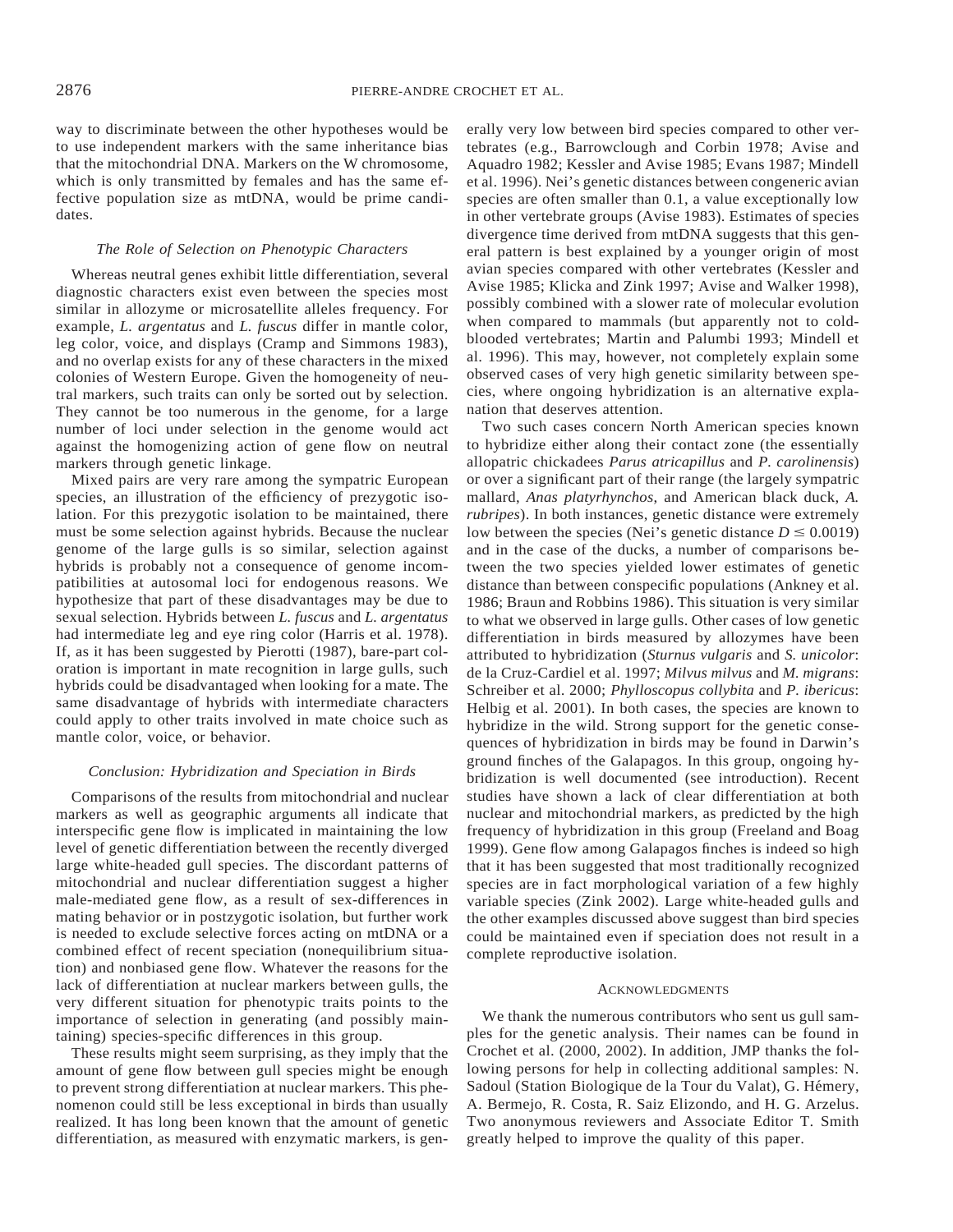#### LITERATURE CITED

- Ankney, C. D., D. G. Dennis, L. N. Wishard, and J. E. Seeb. 1986. Low genetic variation between black ducks and mallards. Auk 103:701–709.
- Avise, J. C. 1983. Commentary. Pp. 262–270 *in* A. H. Brush and G. A. Clark Jr., eds. Perspectives in ornithology. Cambridge Univ. Press, Cambridge, U.K.
- Avise, J. C., and C. F. Aquadro. 1982. A comparative summary of genetic distances in the vertebrates: patterns and correlations. Pp. 151–185 *in* M. K. Hecht, B. Wallace, and G. T. Prance, eds. Evolutionary biology. Vol. 15, Plenum Press, New York.
- Avise, J. C., and D. Walker. 1998. Pleistocene phylogeographic effects on avian populations and the speciation process. Proc. R. Soc. Lond. B 265:457–463.
- Balloux, F., H. Brünner, N. Lugon-Moulin, J. Hausser, and J. Goudet. 2000. Microsatellites can be misleading: an empirical and simulation study. Evolution 54:1414–1422.
- Barrowclough, G. F., and K. W. Corbin. 1978. Genetic variation and differentiation in the Parulidae. Auk 95:691–702.
- Bell, D. A. 1996. Genetic differentiation, geographic variation and hybridization in gulls of the *Larus glaucescens*-*occidentalis* complex. Condor 98:527–546.
- Belkhir, K., P. Borsa, J. Goudet, L. Chikhi, and F. Bonhomme.  $2000$ . GENETIX 4.01, logiciel sous Windows pour la génétique des populations. Laboratoire Génome, Populations, Interactions, CNRS UMR 5000, Universite´ de Montpellier II, Montpellier, France.
- Berlocher, S. H. 1998. Can sympatric speciation via host or habitat shift be proven from phylogenetic and biogeographic evidence? Pp. 99–113 *in* D. J. Howard and S. H. Berlocher, eds. Endless forms: species and speciation. Oxford Univ. Press, Oxford, U.K.
- Braun, M. J., and M. B. Robbins. 1986. Extensive protein similarity of the hybridizing chickadees *Parus atricapillus* and *P. carolinensis*. Auk 103:667–675.
- Chesser, R. T., and R. M. Zink. 1994. Modes of speciation in birds: a test of Lynch's method. Evolution 48:490–497.
- Ciofi, C., and M. W. Bruford. 1999. Genetic structure and gene flow among Komodo dragon populations inferred by microsatellite loci analysis. Mol. Ecol. S12:17–30.
- Coyne, J. A., B. Charlesworth, and H. A. Orr. 1991. Haldane's rule revisited. Evolution 45:1710–1714.
- Cramp, S., and K. E. L. Simmons, eds. 1983. Handbook of the birds of Europe, the Middle East and North Africa: the birds of the western Palearctic. Vol. 3, Waders to gulls. Oxford Univ. Press, Oxford, U.K.
- Crochet, P.-A. 2000. Genetic structure of avian populations: allozymes revisited. Mol. Ecol. 9:1463–1469.
- Crochet, P.-A., and E. Desmarais. 2000. Slow rate of evolution in the mitochondrial control region of gulls (Aves: Laridae). Mol. Biol. Evol. 17:1797–1806.
- Crochet, P.-A., F. Bonhomme, and J.-D. Lebreton. 2000. Molecular phylogeny and plumage evolution in gulls (Larini). J. Evol. Biol. 13:47–57.
- Crochet, P.-A., J.-D. Lebreton, and F. Bonhomme. 2002. Systematics of large white-headed gulls: patterns of mitochondrial DNA variation in western European taxa. Auk 119:603–620.
- de Knijff, P., F. Denkers, N. D. van Swelm, and M. Kuiper. 2001. Genetic affinities within the *Larus argentatus* assemblage revealed by AFLP genotyping. J. Mol. Evol. 52:85–93.
- de la Cruz-Cardiel, P. J., B. Deceuninck, S. J. Peris, and J. A. Elena-Rosselló. 1997. Allozyme polymorphism and interspecific relationships in the common starling (*Sturnus vulgaris*) and spotless starling (*S. unicolor*) (Aves: Sturnidae). J. Zool. Syst. Evol. Res. 35:75–79.
- del Hoyo, J., A. Elliot, and J. Sargatal. 1996. Handbook of the birds of the world. Vol. 3, Hoatzin to auks. Lynx Edicions, Barcelona.
- Defos du Rau, P. 1995. Application d'un modèle démographique spatialisé à la gestion de populations: le cas du Goéland leucophée *Larus cachinnans*. Unpublished DEA thesis, Université Montpellier II, Montpellier, France.
- Desjardins, P., and R. Morais. 1990. Sequence and gene organi-

zation of the chicken mitochondrial genome: a novel gene order in higher vertebrates. J. Mol. Biol. 212:599–634.

- Edwards, S. V. 1997. Relevance of microevolutionary processes to higher level molecular systematics. Pp. 251–278 *in* D. P. Mindell, ed. Avian molecular evolution and systematics. Academic Press, San Diego, CA.
- Ehrlich, P. R., and P. H. Raven. 1969. Differentiation of populations. Science 165:1228–1232.
- Estoup, A., P. Jarne, and J.-M. Cornuet. 2002. Homoplasy and mutation model at microsatellite loci and their consequences for population genetics analysis. Mol. Ecol. 11:1591–1604.
- Evans, P. G. H. 1987. Electrophoretic variability of gene products. Pp. 105–162 *in* F. Cooke and P. A. Buckley, eds. Avian genetics: a population and ecological approach. Academic Press, London.
- Excoffier, L., and P. E. Smouse. 1994. Using allele frequencies and geographic subdivision to reconstruct gene trees within a species: molecular variance parsimony. Genetics 136:343–359.
- Excoffier, L., P. E. Smouse, and J. M. Quattro. 1992. Analysis of molecular variance inferred from metric distance among DNA haplotypes: application to human mitochondrial DNA restriction data. Genetics 131:479–491.
- Freeland, J. R., and P. T. Boag. 1999. The mitochondrial and nuclear genetic homogeneity of the phenotypically diverse Darwin's ground finches. Evolution 53:1553–1563.
- Gaggiotti, O. E., O. Lange, K. Rassmann, and C. Gliddon. 1999. A comparison of two indirect methods for estimating average level of gene flow using microsatellite data. Mol. Ecol. 8: 1513–1520.
- Gill, F. B. 1998. Hybridization in birds. Auk 115:281–283.
- Good, T. P., J. C. Ellis, C. A. Annett, and R. Pierotti. 2000. Bounded hybrid superiority in an avian hybrid zone: effects of mate, diet, and habitat choice. Evolution 54:1774–1783.
- Grant, B. R., and P. R. Grant. 1998. Hybridization and speciation in Darwin's finches: the role of sexual imprinting on a culturally transmitted trait. Pp. 404–422 *in* D. J. Howard and S. H. Berlocher, eds. Endless forms: species and speciation. Oxford Univ. Press, Oxford, U.K.
- Grant, P. R., and B. R. Grant. 1992. Hybridization of bird species. Science 256:193–197.
- . 1997. Hybridization, sexual imprinting, and mate choice. Am. Nat. 149:1–28.
- Gray, A. P. 1958. Bird hybrids. A check-list with bibliography. Commonwealth Agricultural Bureaux, Bucks, U.K.
- Greenwood, P. J., and P. H. Harvey. 1982. The natal and breeding dispersal of birds. Annu. Rev. Ecol. Syst. 13:1–21.
- Haffer, J. 1982. Systematik und Taxonomie der *Larus argentatus*: Artengruppe. Pp. 502–515 *in* U. N. Glutz von Blotzheim and K. M. Bauer, eds. Handbuch der Vögel Mitteleuropas, Band 8/1, Charadriiformes (3. Teil): Stercorariidae–Laridae. Akademische Verlagsgesellschaft, Wiesbaden, Germany.
- Hagemeijer, W. J. M., and M. J. Blair. eds. 1997. The EBCC atlas of European breeding birds: their distribution and abundance. T. and A. D. Poyser, London.
- Harris, M. P. 1970. Abnormal migration pattern and hybridization of *Larus argentatus* and *L. fuscus* after interspecies fostering experiments. Ibis 112:488–498.
- Harris, M. P., C. Morley, and G. H. Green. 1978. Hybridization of herring and lesser black-backed gulls in Britain. Bird Study 25: 161–166.
- Hedrick, P. W. 1999. Perspective: highly variable loci and their interpretation in evolution and conservation. Evolution 53: 313–318.
- Helbig, A. J., M. Salomon, S. Bensch, and I. Seibold. 2001. Malebiased gene flow across an avian hybrid zone: evidence from mitochondrial and microsatellite DNA. J. Evol. Biol. 14: 277–287.
- Johnson, P. A., and U. Gullberg. 1998. Theory and models of sympatric speciation. Pp. 79–89 *in* D. J. Howard and S. H. Berlocher, eds. Endless forms: species and speciation. Oxford Univ. Press, Oxford, U.K.
- Kessler, L. G., and J. C. Avise. 1985. A comparative description of mitochondrial DNA differentiation in selected avian and other vertebrate genera. Mol. Biol. Evol. 2:109–125.